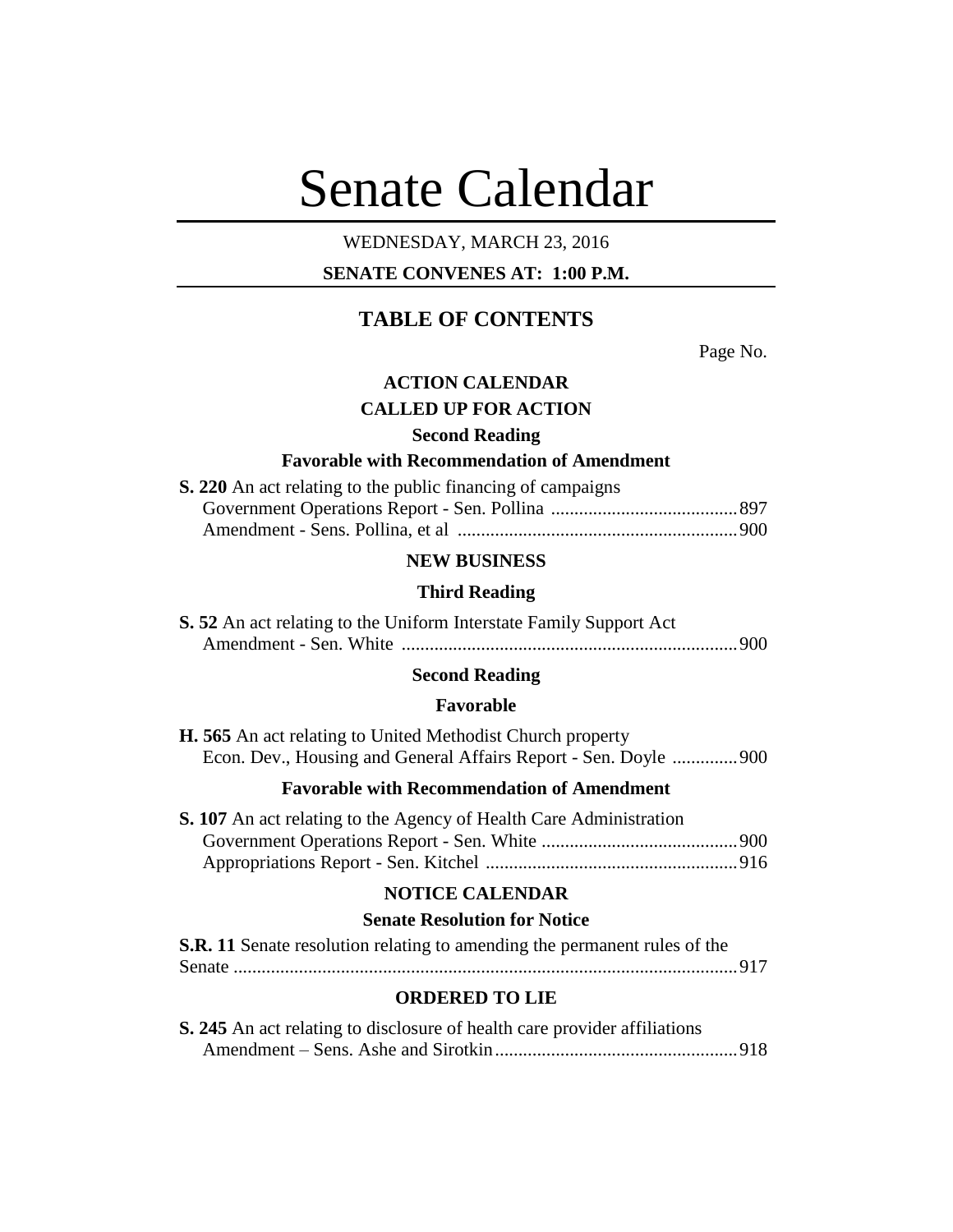#### **ORDERS OF THE DAY**

#### **ACTION CALENDAR**

#### **CALLED UP FOR ACTION**

#### **Second Reading**

## **Favorable with Recommendation of Amendment**

#### **S. 220.**

An act relating to the public financing of campaigns.

**PENDING QUESTION:** Shall the bill be amended as recommended by the Committee on Government Operations?

The Committee has recommended that the bill be amended as follows:

By striking out all after the enacting clause and inserting in lieu thereof the following:

Sec. 1. 17 V.S.A. § 2981 is amended to read:

§ 2981. DEFINITIONS

As used in this subchapter:

\* \* \*

(4) "Vermont campaign finance qualification period" means one of the period beginning February 15 of each even-numbered year and ending on the date on which primary petitions must be filed under section 2356 of this title following periods within which a candidate who intends to seek Vermont campaign finance grants shall be required to obtain qualifying contributions, as chosen by the candidate:

(A) The period beginning October 1 of the odd-numbered year and ending on January 15 of the even-numbered year.

(B) The period beginning November 1 of the odd-numbered year and ending on February 15 of the even-numbered year.

(C) The period beginning December 1 of the odd-numbered year and ending on March 15 of the even-numbered year.

(D) The period beginning January 1 of the even-numbered year and ending on April 15 of the even-numbered year.

(E) The period beginning February 1 of the even-numbered year and ending on May 15 of the even-numbered year.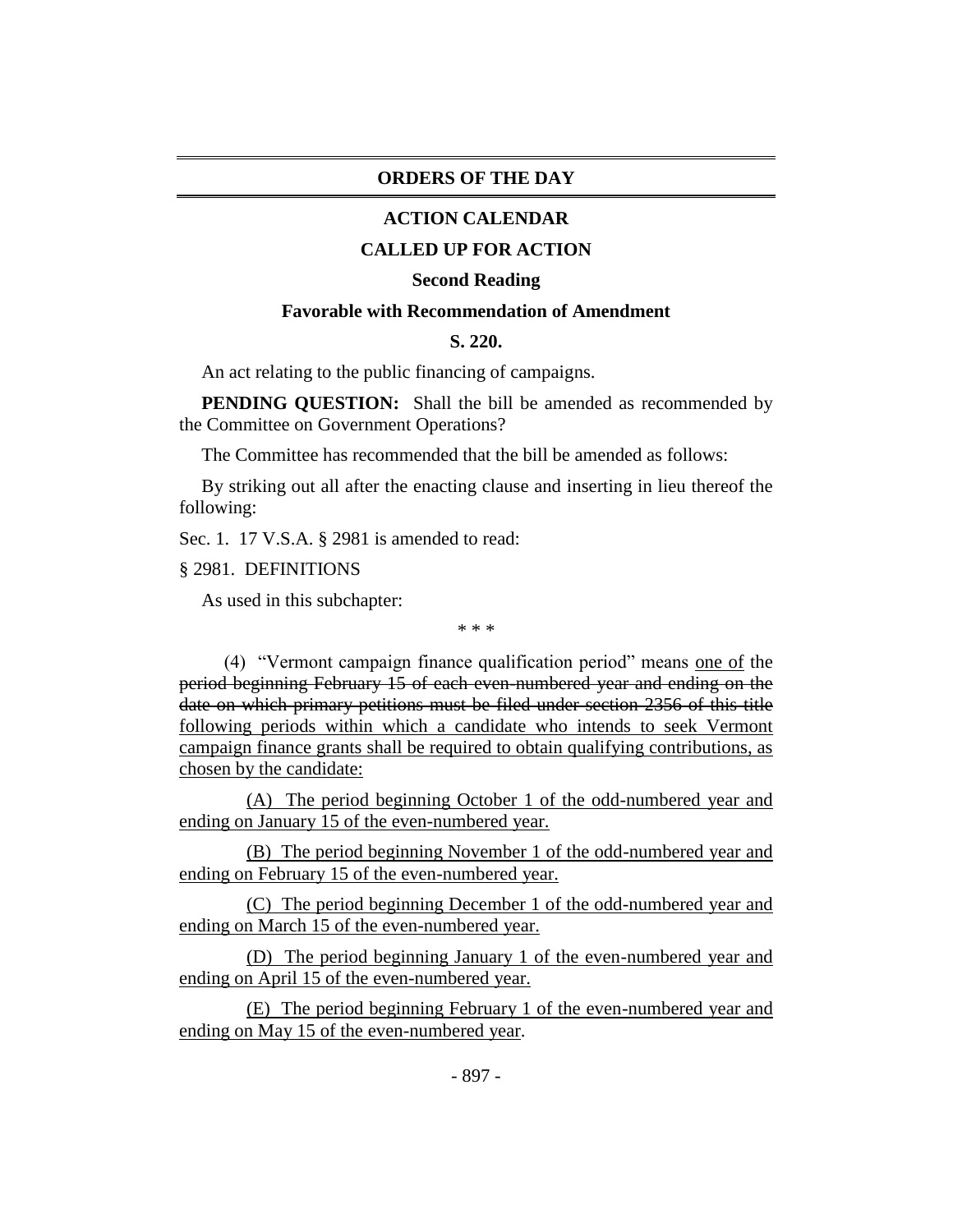Sec. 2. 17 V.S.A. § 2982 is amended to read:

## § 2982. FILING OF VERMONT CAMPAIGN FINANCE DECLARATION AND AFFIDAVIT

(a) A candidate for the office of Governor or Lieutenant Governor who intends to seek Vermont campaign finance grants from the Secretary of State Services Fund shall file:

(1) a declaration of his or her chosen Vermont campaign finance qualification period on or before the date on which that chosen period begins; and

(2) a Vermont campaign finance affidavit on or before the date on  $\Theta$ before which primary petitions must be filed, whether the candidate seeks to enter a party primary or is an independent candidate which his or her chosen Vermont campaign finance qualification period ends.

(b) The Secretary of State shall prepare a the Vermont campaign finance declaration and affidavit form forms described in this section, informational materials on procedures and financial requirements, and notification of the penalties for violation of this subchapter.

(c)(1) The Vermont campaign finance affidavit shall set forth the conditions of receiving grants under this subchapter and provide space for the candidate to agree that he or she will abide by such conditions and all expenditure and contribution limitations, reporting requirements, and other provisions of this chapter.

\* \* \*

(3) The affidavit shall also contain a list of all the candidate's qualifying contributions together with the name and town of residence of the contributor and the date each contribution was made.

\* \* \*

Sec. 3. 17 V.S.A. § 2983 is amended to read:

#### § 2983. VERMONT CAMPAIGN FINANCE GRANTS; CONDITIONS

(a) A person shall not be eligible for Vermont campaign finance grants if<sub> $\pm$ </sub>:

(1) prior to February 15 of the general election year during any two-year general election cycle his or her chosen Vermont campaign finance qualification period, he or she becomes a candidate by announcing that he or she seeks an elected position as Governor or Lieutenant Governor or by accepting contributions totaling \$2,000.00 or more or by making expenditures totaling \$2,000.00 or more; or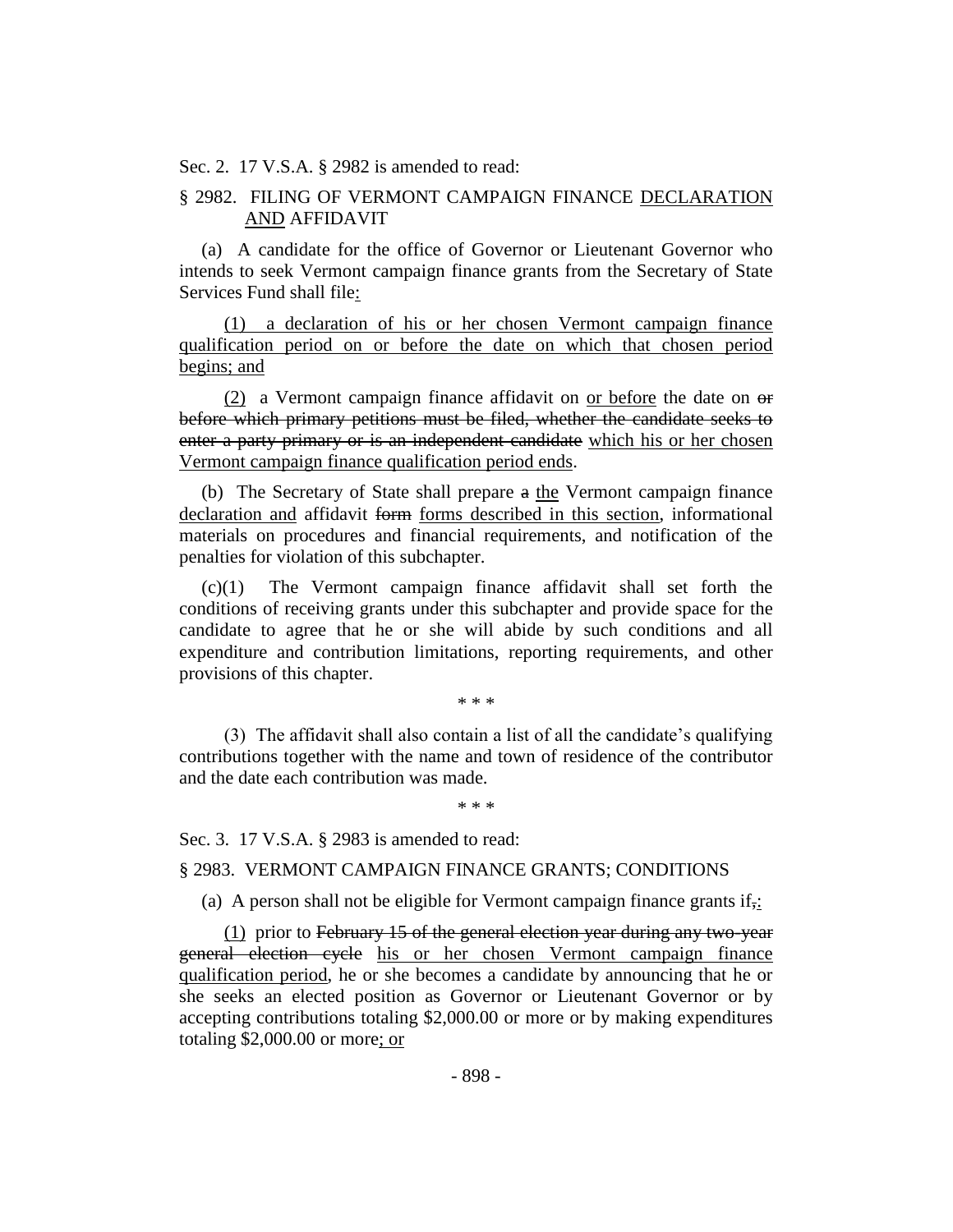(2) except for the contributions permitted under subdivision (1) of this subsection, prior to accepting any Vermont campaign finance grant, he or she solicits or accepts any contributions, other than qualifying contributions.

(b) A candidate who accepts Vermont campaign finance grants shall:

 $(1)(A)$  not Not solicit, accept, or expend any contributions except qualifying contributions, Vermont campaign finance grants, and contributions authorized under section 2985 of this chapter, which contributions may be solicited, accepted, or expended only in accordance with the provisions of this subchapter;.

(B) For the purposes of this subdivision (1), notwithstanding the provisions of subdivision  $2944(c)(1)$  of this chapter, an expenditure described in that subdivision that is made by a political party that is associated with the candidate shall not be presumed to be a related expenditure made on behalf of the candidate.

(2) deposit Deposit all qualifying contributions, Vermont campaign finance grants, and any contributions accepted in accordance with the provisions of section 2985 of this chapter in a federally insured noninterest-bearing checking account; and.

(3) not Not later than 40 days after the general election, deposit in the Secretary of State Services Fund, after all permissible expenditures have been paid, the balance of any amounts remaining in the account established under subdivision (2) of this subsection.

Sec. 4. 17 V.S.A. § 2984 is amended to read:

§ 2984. QUALIFYING CONTRIBUTIONS

(a) In order to qualify for Vermont campaign finance grants, a candidate for the office of Governor or Lieutenant Governor shall obtain during the his or her chosen Vermont campaign finance qualification period the following amount and number of qualifying contributions for the office being sought:

(1) for Governor, a total amount of no less than \$35,000.00 collected from no fewer than 1,500 qualified individual contributors making a contribution of no more than \$50.00 each; or

(2) for Lieutenant Governor, a total amount of no less than \$17,500.00 collected from no fewer than 750 qualified individual contributors making a contribution of no more than \$50.00 each.

\* \* \*

Sec. 5. EFFECTIVE DATE

This act shall take effect on January 1, 2017.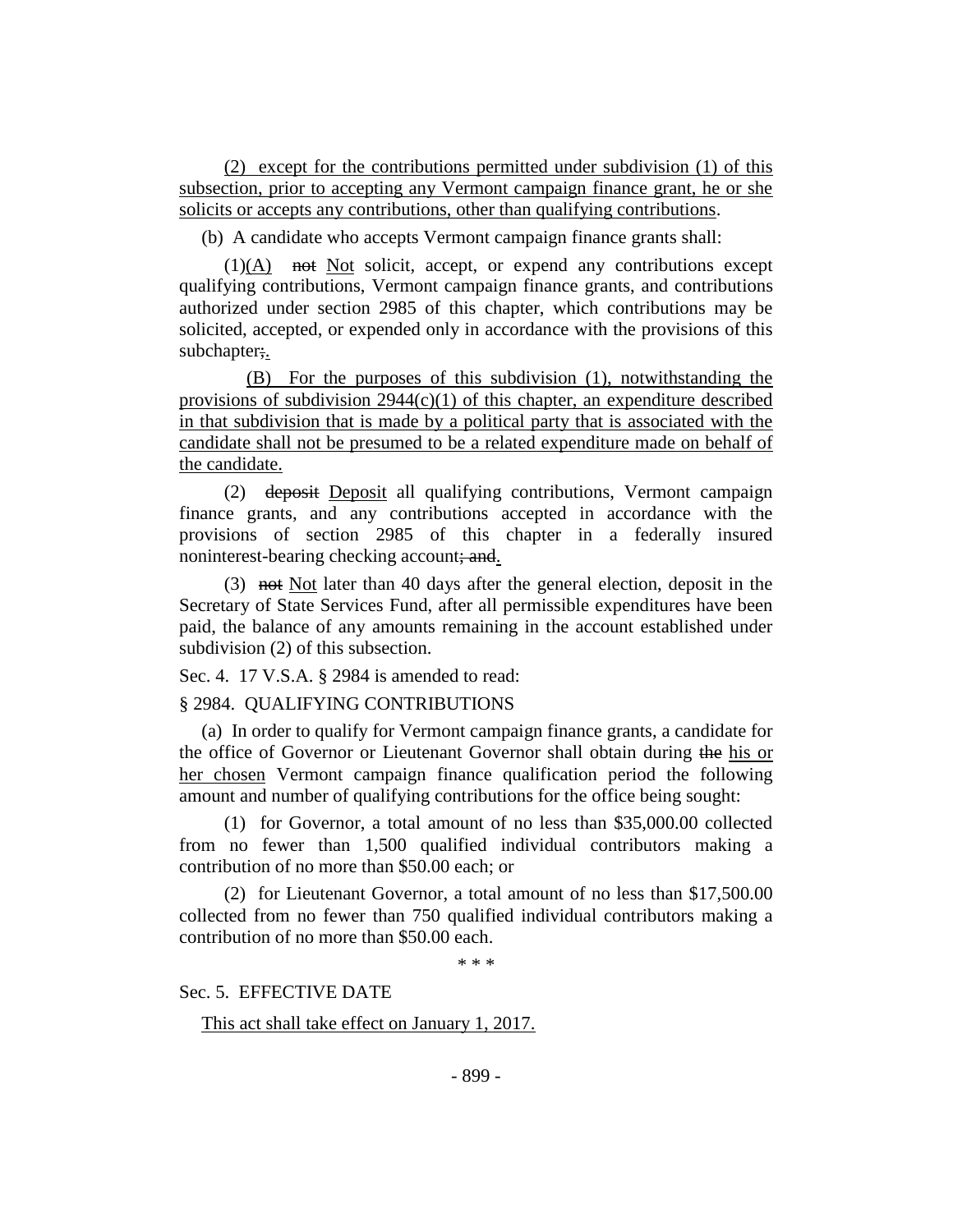## **Amendment to the recommendation of amendment of the Committee on Government Operations to S. 220 to be offered by Senators Pollina, Benning, Bray, Collamore, and White**

Senators Pollina, Benning, Bray, Collamore, and White move to amend the recommendation of amendment of the Committee on Government Operations in Sec. 3, 17 V.S.A. § 2983 (Vermont campaign finance grants; conditions), by striking out subsection (b) in its entirety and inserting in lieu thereof the following:

\* \* \*

#### **NEW BUSINESS**

#### **Third Reading**

**S. 52.**

An act relating to the Uniform Interstate Family Support Act.

#### **Amendment to S. 52 to be offered by Senator White before Third Reading**

Senator White moves to amend the bill in Sec. 1, Spousal Support and Maintenance Task Force, in subsection (a), by striking out the word "modernizing" and inserting in lieu thereof the words making legislative recommendations to and in subsection (c), by striking out the words "consider amendments" and inserting in lieu thereof the words make legislative recommendations

#### **Second Reading**

#### **Favorable**

#### **H. 565.**

An act relating to United Methodist Church property.

#### **Reported favorably by Senator Doyle for the Committee on Economic Development, Housing & General Affairs.**

(Committee vote: 5-0-0)

(No House amendments)

#### **Favorable with Recommendation of Amendment**

**S. 107.**

An act relating to the Agency of Health Care Administration.

**Reported favorably with recommendation of amendment by Senator White for the Committee on Government Operations.**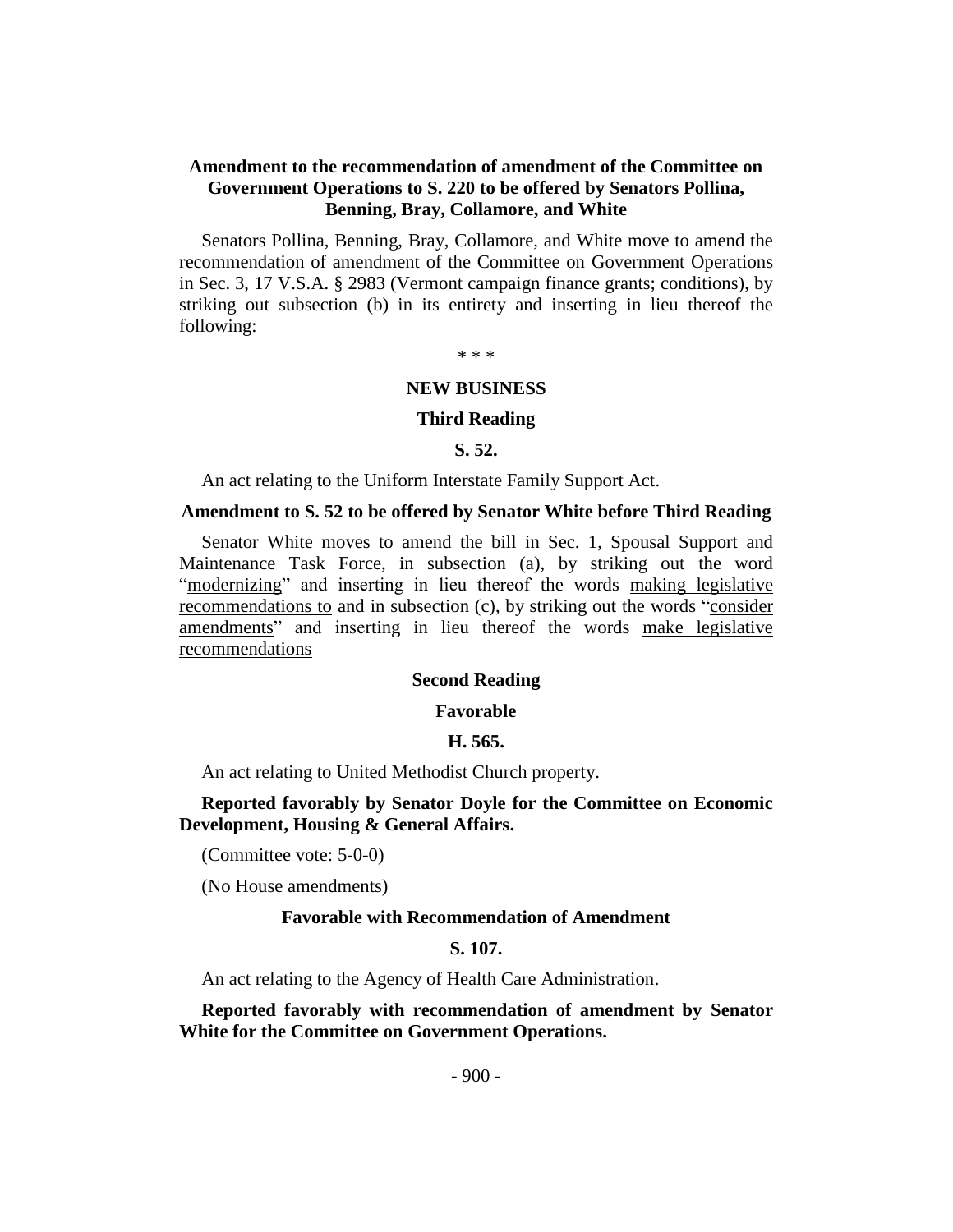The Committee recommends that the bill be amended by striking out all after the enacting clause and inserting in lieu thereof the following:

\* \* \* Creation of Agency of Health Care Administration \* \* \*

Sec. 1. 3 V.S.A. chapter 52 is added to read:

CHAPTER 52. AGENCY OF HEALTH CARE ADMINISTRATION

Subchapter 1. Generally

§ 2901. DEFINITIONS

As used in this chapter:

(1) "Agency" means the Agency of Health Care Administration.

(2) "Commissioner" means the head of a department, who is responsible to the Secretary for the administration of the department.

(3) "Department" means a major component of the Agency.

(4) "Director" means the head of a division of the Agency.

(5) "Division" means a major component of a department engaged in furnishing services to the public or to units of government at levels other than the State level.

(6) "Secretary" means the head of the Agency, who is a member of the Governor's cabinet and responsible to the Governor for the administration of the Agency.

§ 2902. CREATION OF AGENCY

An Agency of Health Care Administration is created consisting of the following:

(1) the Department of Health Access;

(2) the Department of Mental Health and Substance Abuse;

(3) the Department of Long Term Care;

(4) the Department of Public Health;

(5) the Health Care Board; and

(6) the Vermont Health Benefit Exchange.

§ 2903. ADVISORY CAPACITY

(a) All boards and commissions that are part of or attached to the Agency pursuant to this chapter shall be advisory only except as otherwise provided in this chapter, and the powers and duties of the boards and commissions,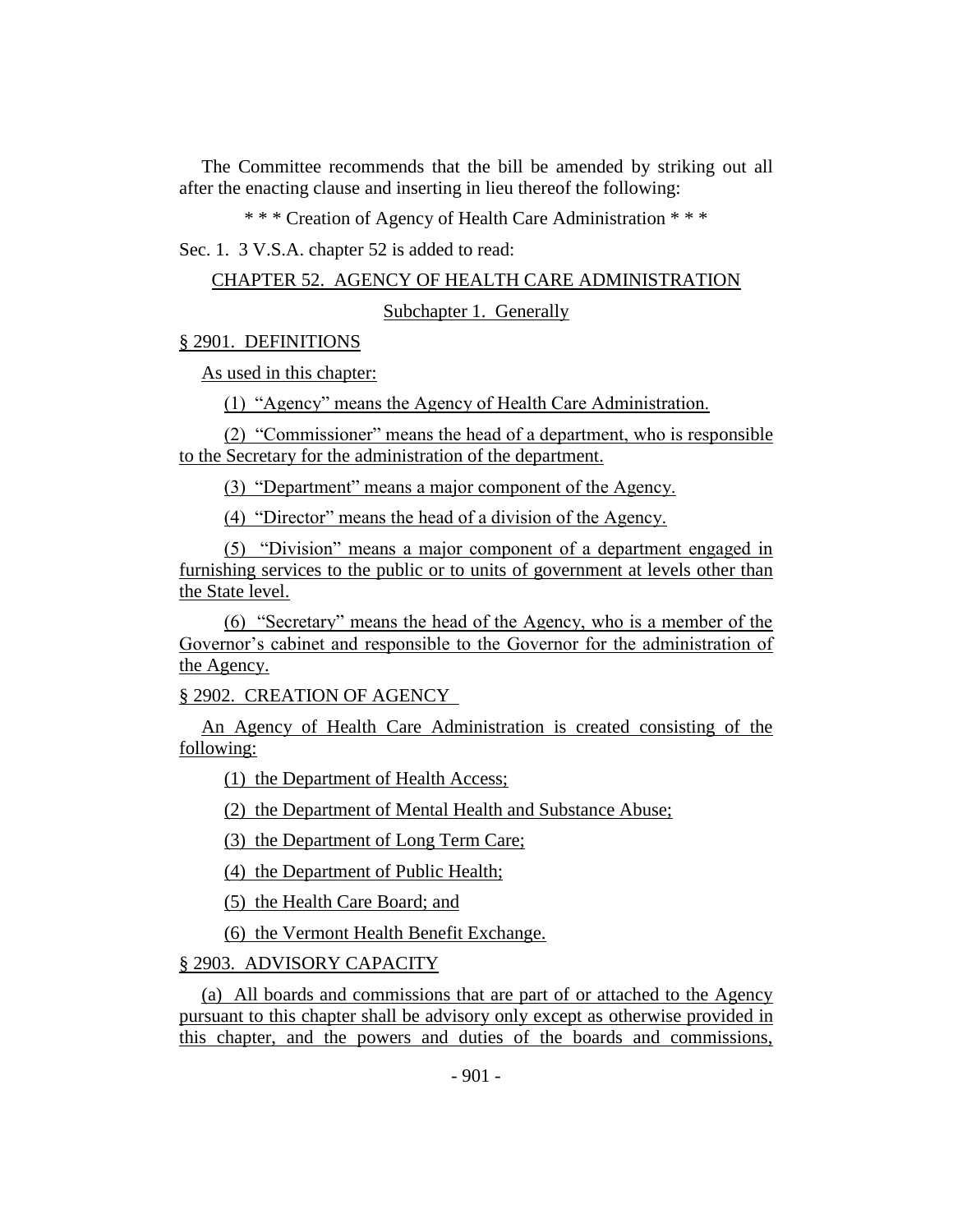including administrative, policymaking, and regulatory functions, shall vest in and be exercised by the Secretary of the Agency.

(b) Notwithstanding the provisions of subsection (a) of this section, the Board of Health shall retain and exercise all powers and functions given to the Board by law of a quasi-judicial nature, including the power to conduct hearings, adjudicate controversies, and issue and enforce orders in the manner and to the extent provided by law. Boards of registration, certification, and licensure attached to this Agency shall retain and exercise all existing authority with respect to registration, certification, licensure, and maintenance of the standards of persons registered, certified, and licensed.

### § 2904. PERSONNEL DESIGNATION

The Secretary and Deputy Secretary, and any commissioner, deputy commissioner, director, attorney, and member of a board, committee, commission, or council attached to the Agency are exempt from the classified State service. Except as authorized by section 311 of this title or as otherwise provided by law, all other Agency positions shall be within the classified service.

## Subchapter 2. Secretary

## § 2921. APPOINTMENT OF SECRETARY

The Agency shall be under the direction and supervision of a Secretary, who shall be appointed by the Governor with the advice and consent of the Senate and who shall serve at the pleasure of the Governor. The Secretary shall be responsible to the Governor and shall plan, coordinate, and direct the functions vested in the Agency.

## § 2922. DEPUTY SECRETARY

(a) The Secretary, with the approval of the Governor, may appoint a Deputy Secretary to serve at the Secretary's pleasure and to perform such duties as the Secretary prescribes. The appointment shall be in writing and the Secretary shall record the appointment in the Office of the Secretary of State.

(b) The Deputy Secretary shall discharge the duties and responsibilities of the Secretary in the Secretary's absence. In the event of a vacancy in the Office of the Secretary, the Deputy shall assume and discharge the duties of the Office until the vacancy is filled.

## § 2923. ADVISORY COUNCILS OR COMMITTEES

The Secretary, with the approval of the Governor, may create such advisory councils or committees within the Agency as he or she deems necessary, and may appoint their members for terms not exceeding his or hers.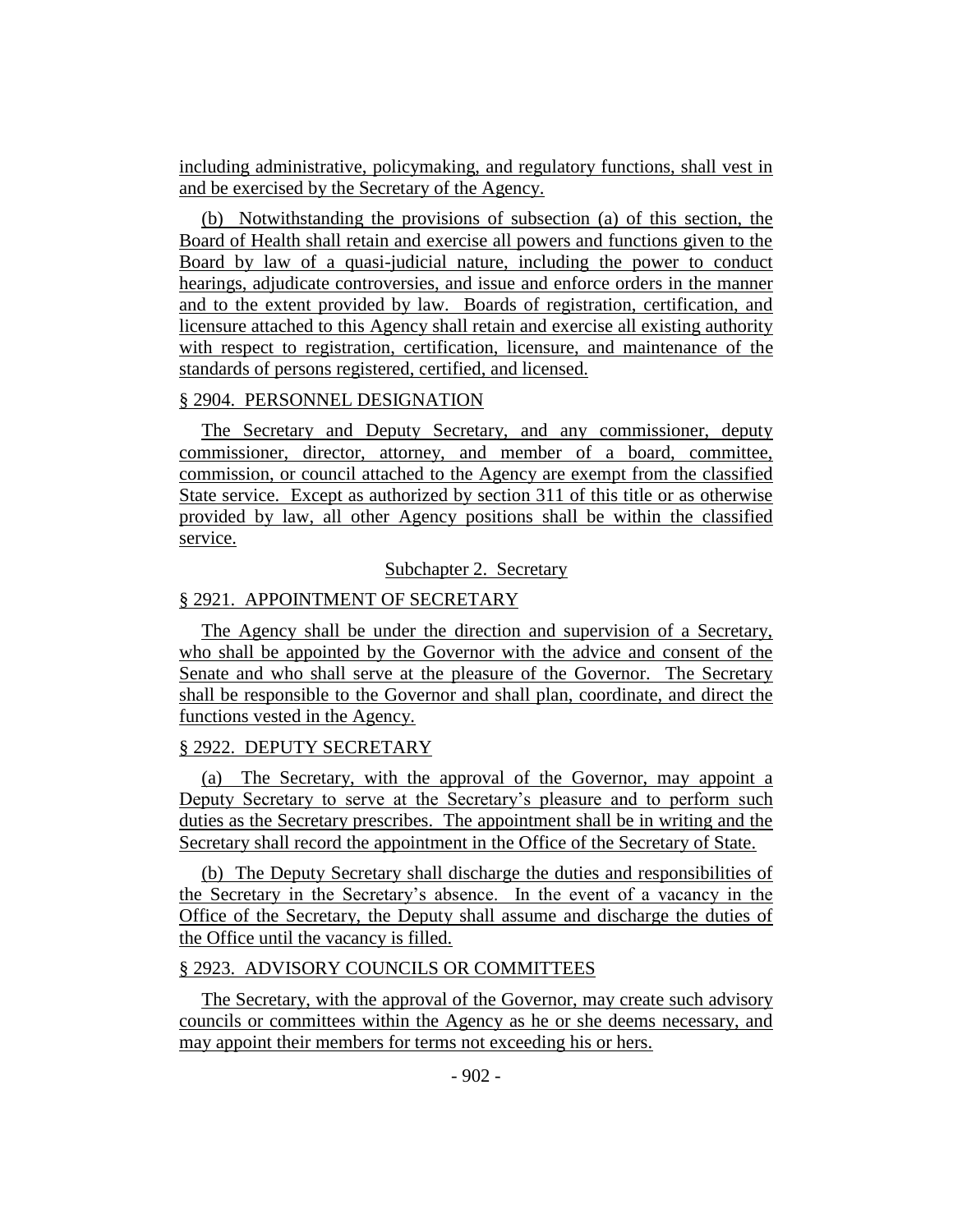## § 2924. TRANSFER OF PERSONNEL AND APPOPRIATIONS

(a) The Secretary, with the approval of the Governor, may transfer classified positions between State departments and other components of the Agency, subject only to personnel laws and rules.

(b) The Secretary, with the approval of the Governor, may transfer appropriations or portions of appropriations between departments and other components in the Agency, consistent with the purposes for which the appropriation was made.

Subchapter 3. Commissioners and Directors

## § 2951. COMMISSIONERS; DEPUTY COMMISSIONERS; APPOINTMENT; TERM

(a) The Secretary, with the approval of the Governor, shall appoint a commissioner of each department, who shall be the chief executive and administrative officer and who shall service at the pleasure of the Secretary.

(b) For the Department of Health Access, the Secretary, with the approval of the Governor, shall appoint deputy commissioners for the following divisions of the Department:

(1) Medicaid Health Services and Managed Care; and

(2) Medicaid Policy, Fiscal, and Support Services.

(c) For the Department of Mental Health and Substance Abuse, the Secretary, with the approval of the Governor, shall appoint deputy commissioners for the following divisions of the Department:

(1) Mental Health; and

(2) Substance Abuse.

(d) Deputy commissioners shall be exempt from classified service. Their appointments shall be in writing and shall be filed in the Office of the Secretary of State.

## § 2952. MANDATORY DUTIES

(a) The commissioner shall determine the policies of the department, and may exercise the powers and shall perform the duties required for its effective administration.

(b) In addition to other duties imposed by law, the commissioner shall:

(1) administer the laws assigned to the department;

(2) coordinate and integrate the work of the divisions; and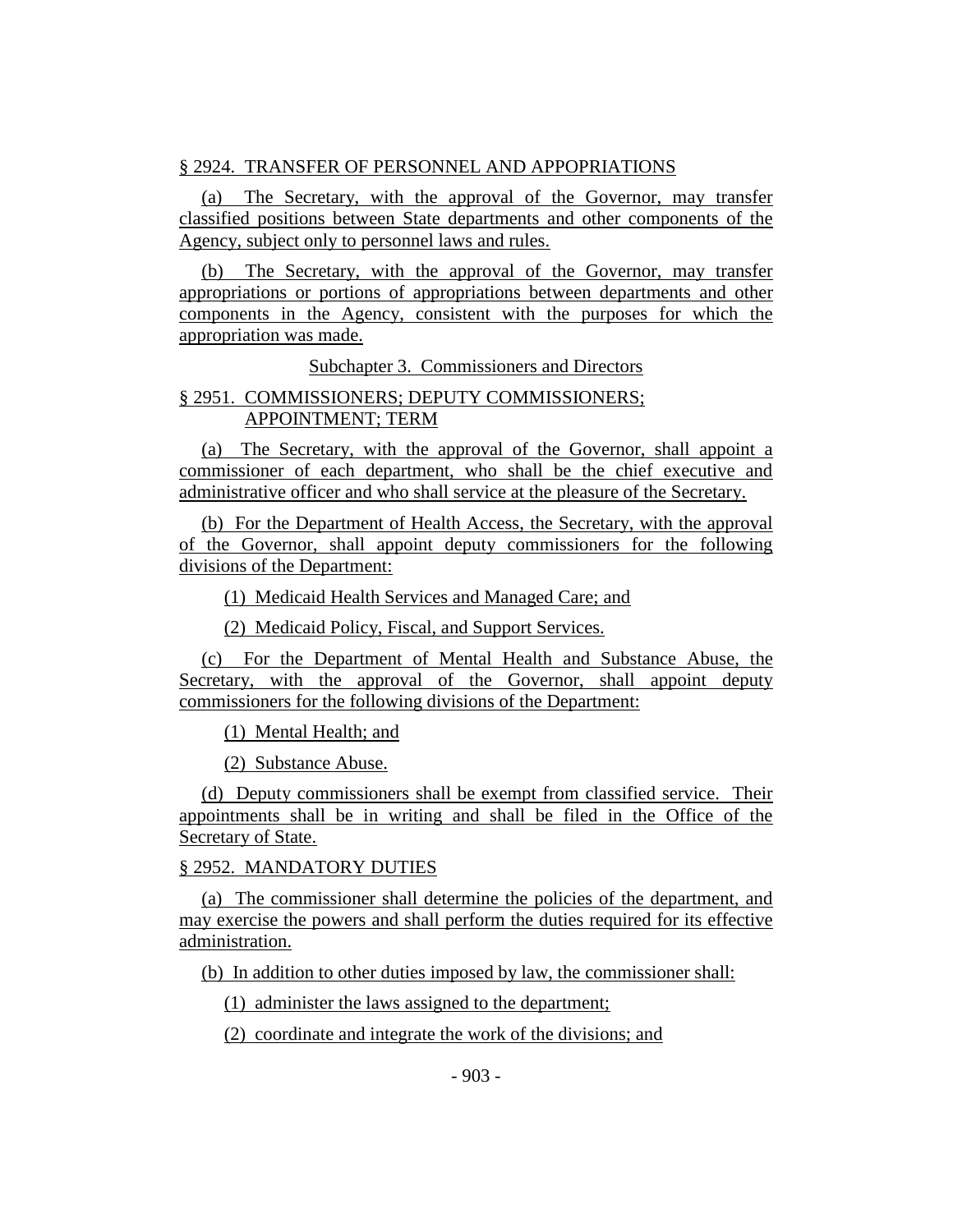(3) supervise and control all staff functions.

## § 2953. PERMISSIVE DUTIES; APPROVAL OF SECRETARY

The commissioner may, with the approval of the Secretary:

(1) Transfer appropriations or parts thereof within or between divisions, consistent with the purposes for which the appropriation was made.

(2) Transfer classified positions within or between divisions subject only to State personnel laws and regulations.

(3) Cooperate with the appropriate federal agencies and administer federal funds in support of programs within the department.

(4) Submit plans and reports, and in other respects comply with federal law and regulations which pertain to programs administered by the department.

(5) Make rules consistent with law for the internal administration of the department and its programs.

(6) Appoint a deputy commissioner.

(7) Create within the department such advisory councils or committees as he or she deems necessary, and appoint their members for a term not exceeding that of the commissioner.

(8) Provide training and instructions for any employees of the department, at the expense of the department, in educational institutions or other places.

(9) Organize, reorganize, transfer, or abolish divisions, staff functions or sections within the department. This authority shall not extend to divisions or other bodies created by law.

#### § 2954. DIRECTORS

(a) A director shall administer each division within the Agency. The commissioners, with the approval of the Secretary, shall appoint the directors for divisions which are part of a department, and the Secretary shall appoint any other directors.

(b) Each division and its officers shall be under the direction and control of the appointing authority except with regard to judicial or quasi-judicial acts or duties vested in them by law.

(c) No rule or regulation may be issued by a director of a division without the approval of the appointing authority.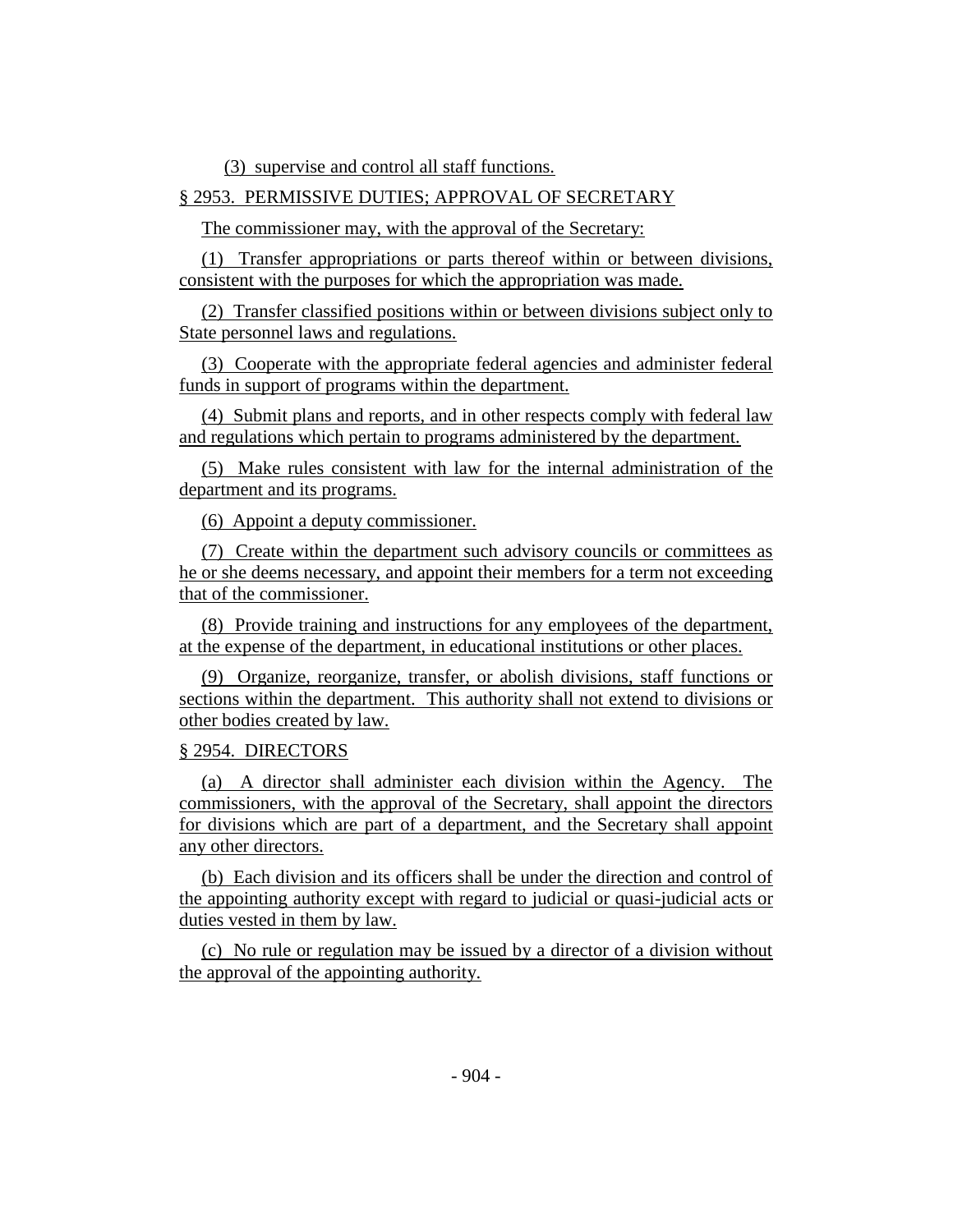#### Subchapter 4. Departments, Divisions, and Boards

## § 2971. DEPARTMENT OF HEALTH ACCESS

The Department of Health Access is created within the Agency of Health Care Administration as the successor to and continuation of the Department of Vermont Health Access.

## § 2972. DEPARTMENT OF MENTAL HEALTH AND SUBSTANCE ABUSE

The Department of Mental Health and Substance Abuse is created within the Agency of Health Care Administration as the successor to and continuation of the Department of Mental Health and the Division of Alcohol and Drug Abuse Programs in the Department of Health. The Department shall be responsible for individuals committed to the care and custody of the Commissioner and for the operation of the Vermont Psychiatric Care Hospital and secure residential recovery facility.

## § 2973. DEPARTMENT OF LONG TERM CARE

The Department of Public Health is created within the Agency of Health Care Administration as the successor to and continuation of the programs within the Department of Disabilities, Aging, and Independent Living related to nursing homes, home- and community-based services, the Choices for Care program, and certification of long-term care facilities on behalf of the Centers for Medicare and Medicaid Services. It shall also serve as the administrative home within the Agency of Health Care Administration for the designated State agencies for federal Vocational Rehabilitation and Independent Living Programs, as provided by the Rehabilitation Act of 1973, as amended.

## § 2974. DEPARTMENT OF PUBLIC HEALTH

The Department of Public Health is created within the Agency of Health Care Administration as the successor to and continuation of the Department of Health.

## § 2975. OPERATIONS DIVISION

(a) The Operations Division of the Agency is created and shall be administered by a Director of Administration.

(b) The Operations Division shall provide the following services to the Agency and all its components, including components assigned to it for administration:

(1) personnel administration;

(2) financing and accounting activities;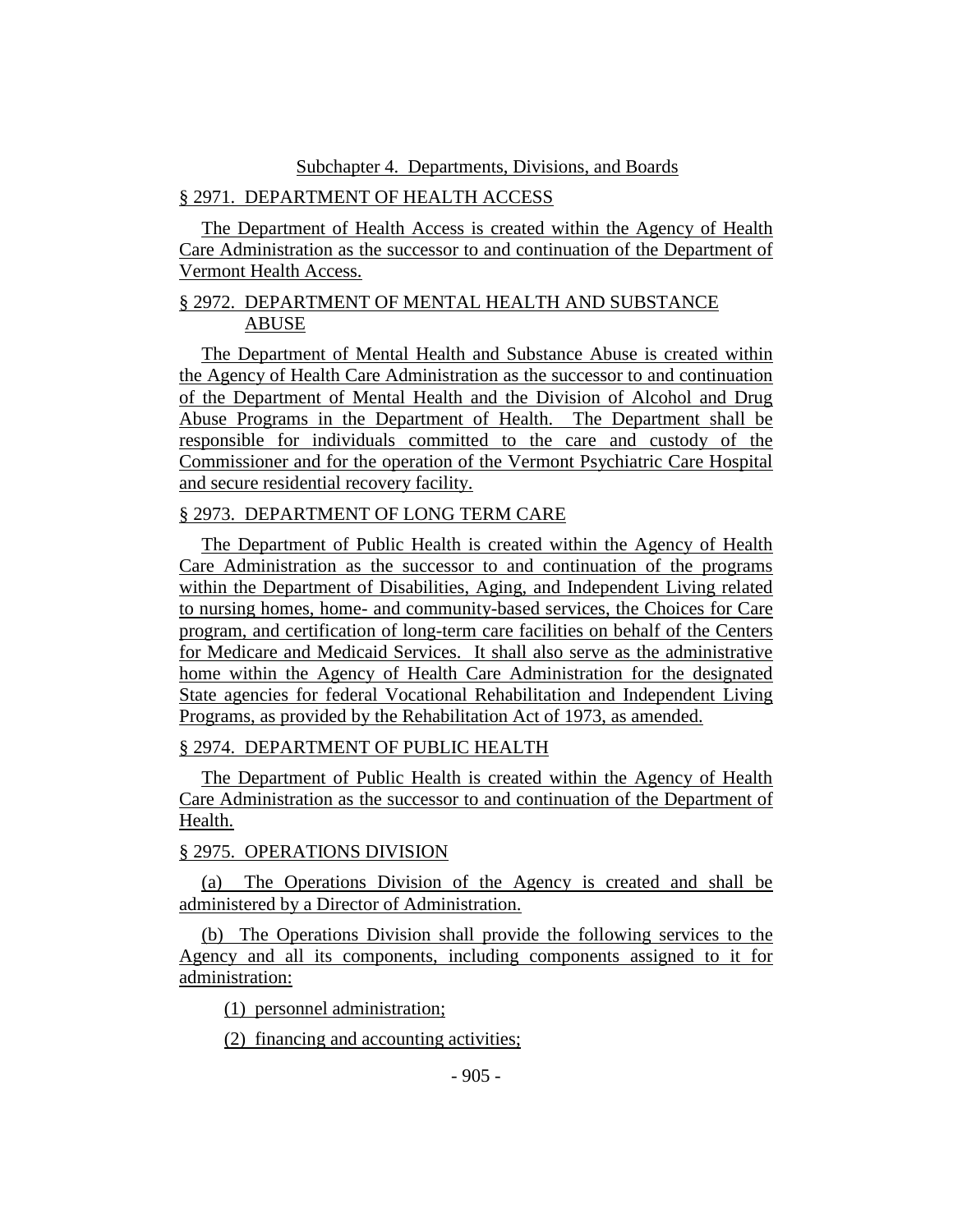(3) coordination of filing and records maintenance activities;

(4) provision of facilities, office space, and equipment and the care thereof;

(5) requisitioning of supplies, equipment, and other requirements from the Department of Buildings and General Services in the Agency of Administration;

(6) management improvement services;

(7) training;

(8) information systems and technology; and

(9) other administrative functions assigned to it by the Secretary.

(c) Notwithstanding any provision of law to the contrary, all administrative service functions delegated to other components of the Agency shall be performed within the Agency by the Operations Division.

## § 2976. PLANNING DIVISION

(a) The Planning Division of the Agency is created and shall be administered by a Director of Planning appointed by the Secretary.

(b) The Planning Division shall be responsible for:

(1) centralized strategic planning for all components of the Agency;

(2) coordination of professional and technical planning of the line components of the Agency, aiming toward maximum service to the public;

(3) coordinating activities and plans of the Agency with other State agencies and the Governor's office;

(4) preparing multi-year plans and long-range plans and programs to meet problems and opportunities for service to the public; and

(5) other planning functions assigned to it by the Secretary.

Subchapter 6. Health Care Board

## § 2991. HEALTH CARE BOARD

(a) The Health Care Board is created within the Agency of Health Care Administration. It consists of seven members. The Governor, with the advice and consent of the Senate, shall appoint members for terms of six years so that not more than three terms expire in the same biennium. The Governor shall designate the Board's Chair.

(b) The duties of the Board shall be to act as a Fair Hearing Board on appeals brought pursuant to section 2992 of this title.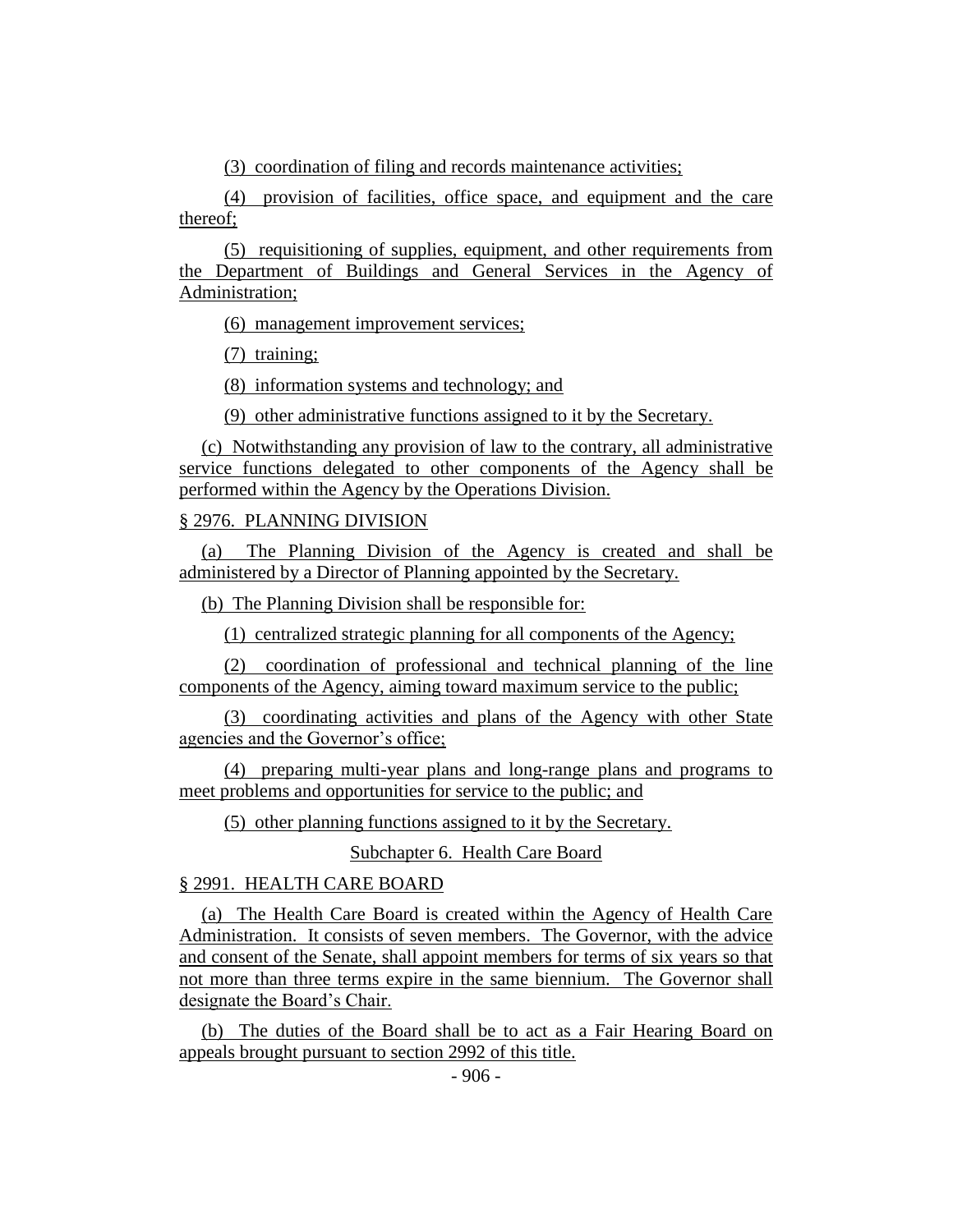(c) The Board shall hold meetings at times and places warned by the Chair on his or her own initiative or upon request of two Board members or the Governor. Four members shall constitute a quorum, except that three members shall constitute a quorum at any meeting upon the written authorization of the Chair issued in connection with that meeting.

(d) With the approval of the Governor the Board may appoint one or more hearing officers, who shall be outside the classified service, and it may employ such secretarial assistance as it deems necessary in the performance of its duties.

(e) On or before January 15 of each year, the Board shall report to the House Committees on Appropriations, on Human Services, and on Health Care and the Senate Committees on Appropriations, on Health and Welfare, and on Finance regarding the fair hearings conducted by the Board during the three preceding calendar years, including:

(1) the total number of fair hearings conducted over the three-year period and per year;

(2) the number of hearings per year involving appeals of decisions by the Agency itself and each department within the Agency, with the appeals and decisions relating to health insurance through the Vermont Health Benefit Exchange reported distinctly from other programs;

(3) the number of hearings per year based on appeals of decisions regarding:

(A) eligibility;

(B) benefits;

(C) coverage;

(D) financial assistance; and

(E) other categories of appeals;

(4) the number of hearings per year based on appeals of decisions regarding each State program over which the Board has jurisdiction;

(5) the number of decisions per year made in favor of the appellant; and

(6) the number of decisions per year made in favor of the department or the Agency.

§ 2992. HEARINGS

(a) An applicant for or a recipient of assistance, benefits, or services from the Department of Health Access, of Long-Term Care, or of Mental Health and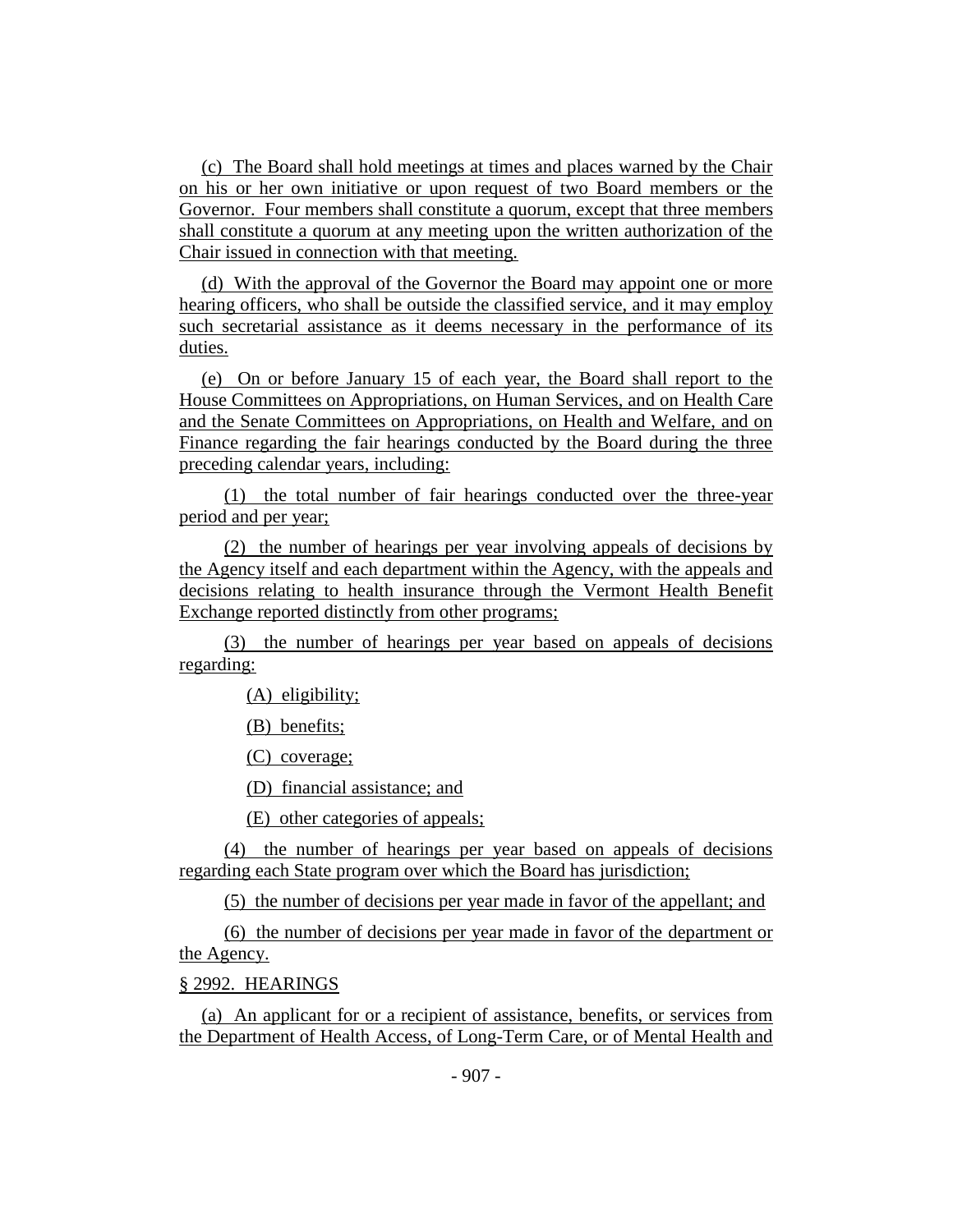Substance Abuse, or an applicant for a license from one of those departments, or a licensee may file a request for a fair hearing with the Health Care Board. An opportunity for a fair hearing will be granted to any individual requesting a hearing because his or her claim for assistance, benefits, or services is denied or is not acted upon with reasonable promptness; because the individual is aggrieved by any other Agency action affecting his or her receipt of assistance, benefits, or services, or license or license application; or because the individual is aggrieved by Agency policy as it affects his or her situation.

(b) The hearing shall be conducted by the Board or by a hearing officer appointed by the Board. The Chair of the Board may compel, by subpoena, the attendance and testimony of witnesses and the production of books and records. All witnesses shall be examined under oath. The Board shall adopt rules with reference to appeals, which shall not be inconsistent with this chapter. The rules shall provide for reasonable notice to parties, and an opportunity to be heard and be represented by counsel.

(c) The Board or the hearing officer shall issue written findings of fact. If the hearing is conducted by a hearing officer, the hearing officer's findings shall be reported to the Board, and the Board shall approve the findings and adopt them as the findings of the Board unless good cause is shown for disapproving them. Whether the findings are made by the Board, or by a hearing officer and adopted by the Board, the Board shall enter its order based on the findings.

(d) After the fair hearing, the Board may affirm, modify, or reverse decisions of the Agency; it may determine whether an alleged delay was justified; and it may make orders consistent with this title requiring the Agency to provide appropriate relief including retroactive and prospective benefits. The Board shall consider, and shall have the authority to reverse or modify, decisions of the Agency based on rules which the Board determines to be in conflict with State or federal law. The Board shall not reverse or modify Agency decisions which are determined to be in compliance with applicable law, even though the Board may disagree with the results effected by those decisions.

(e) The Board shall give written notice of its decision to the person applying for fair hearing and to the Agency. Unless a continuance is requested or consented to by an aggrieved person, decisions and orders concerning medical assistance (Medicaid) under 33 V.S.A. chapter 19 shall be issued by the Board within 75 days of the request for hearing.

(f) The Agency or the appellant may appeal from decisions of the Board to the Supreme Court under V.R.A.P. 13. Pending the final determination of any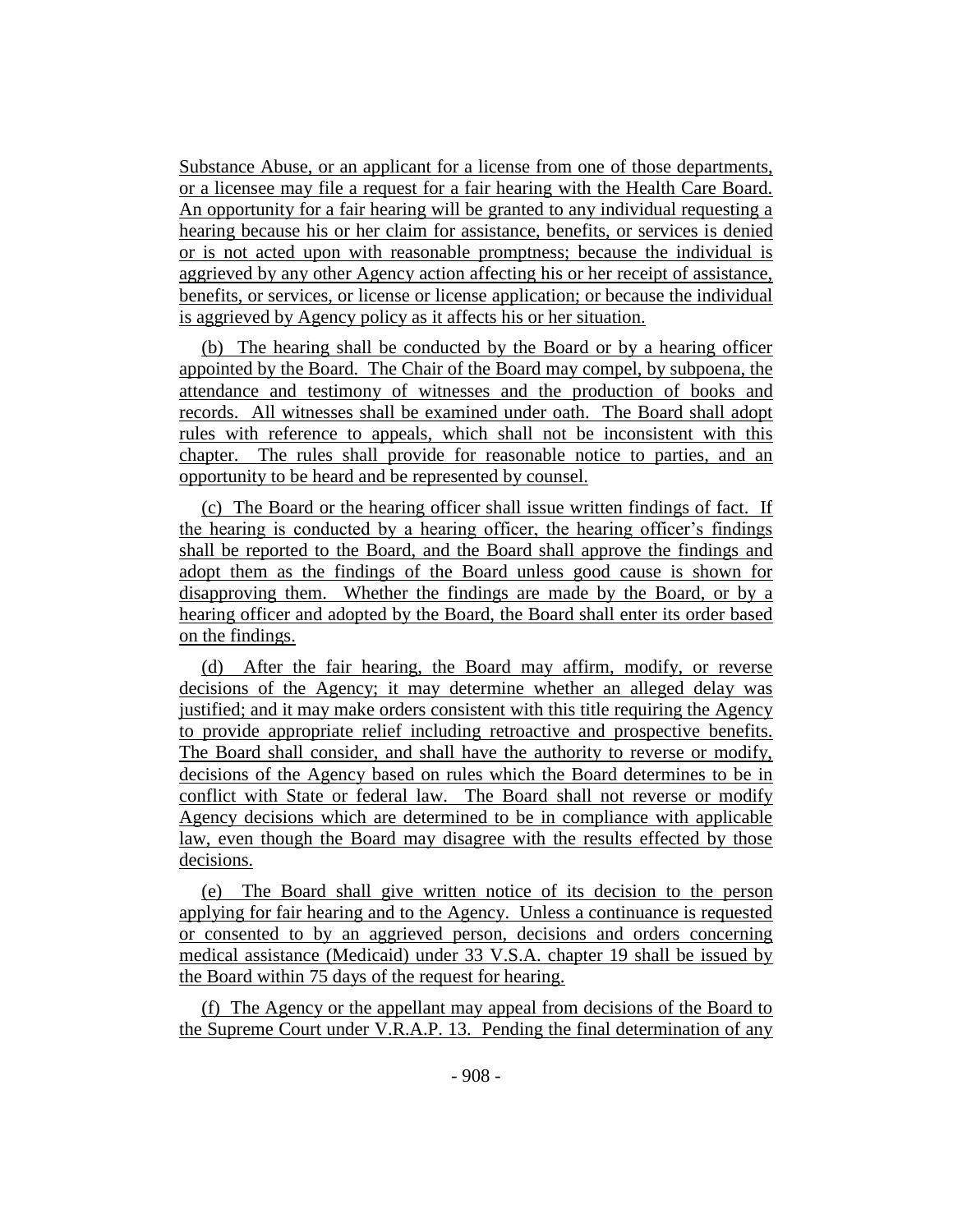appeal, the terms of the order involved shall be given effect by the Agency except insofar as they relate to retroactive benefits.

(g) A party to an order or decree of the Board or the Board itself, or both, may petition the Supreme Court for relief against any disobedience of, or noncompliance with, the order or decree. In the proceedings and upon such notice thereof to the parties as it shall direct, the Supreme Court shall hear and consider the petition and make such order and decree in the premises by way of writ of mandamus, writ of prohibition, injunction, or otherwise, concerning the enforcement of the order and decree of the Board as shall be appropriate.

(h)(1) Notwithstanding subsections (d) and (f) of this section, the Secretary shall review all Board decisions and orders concerning Medicaid. The Secretary shall:

(A) adopt a Board decision or order, except that the Secretary may reverse or modify a Board decision or order if:

(i) the Board's findings of fact lack any support in the record; or

(ii) the decision or order implicates the validity or applicability of any Agency policy or rule;

(B) issue a written decision setting forth the legal, factual or policy basis for reversing or modifying a Board decision or order.

(2) Notwithstanding subsections (d) and (f) of this section, a Board decision and order concerning Medicaid shall become the final and binding decision of the Agency upon its approval by the Secretary. The Secretary shall either approve, modify, or reverse the Board's decision and order within 15 days of the date of the Board's decision and order. If the Secretary fails to issue a written decision within 15 days as required by this subdivision, the Board's decision and order shall be deemed to have been approved by the Secretary.

(3) Notwithstanding subsection (f) of this section, only the claimant may appeal a decision of the Secretary to the Supreme Court. Such appeals shall be pursuant to Rule 13 of the Vermont Rules of Appellate Procedure. The Supreme Court may stay the Secretary's decision upon the claimant's showing of a fair ground for litigation on the merits. The Supreme Court shall not stay the Secretary's order insofar as it relates to a denial of retroactive benefits.

\* \* \* Conforming Revisions to Agency of Human Services \* \* \*

Sec. 2. 3 V.S.A. § 3002(a) is amended to read:

(a) An Agency of Human Services is created consisting of the following:

(1) The Department of Corrections.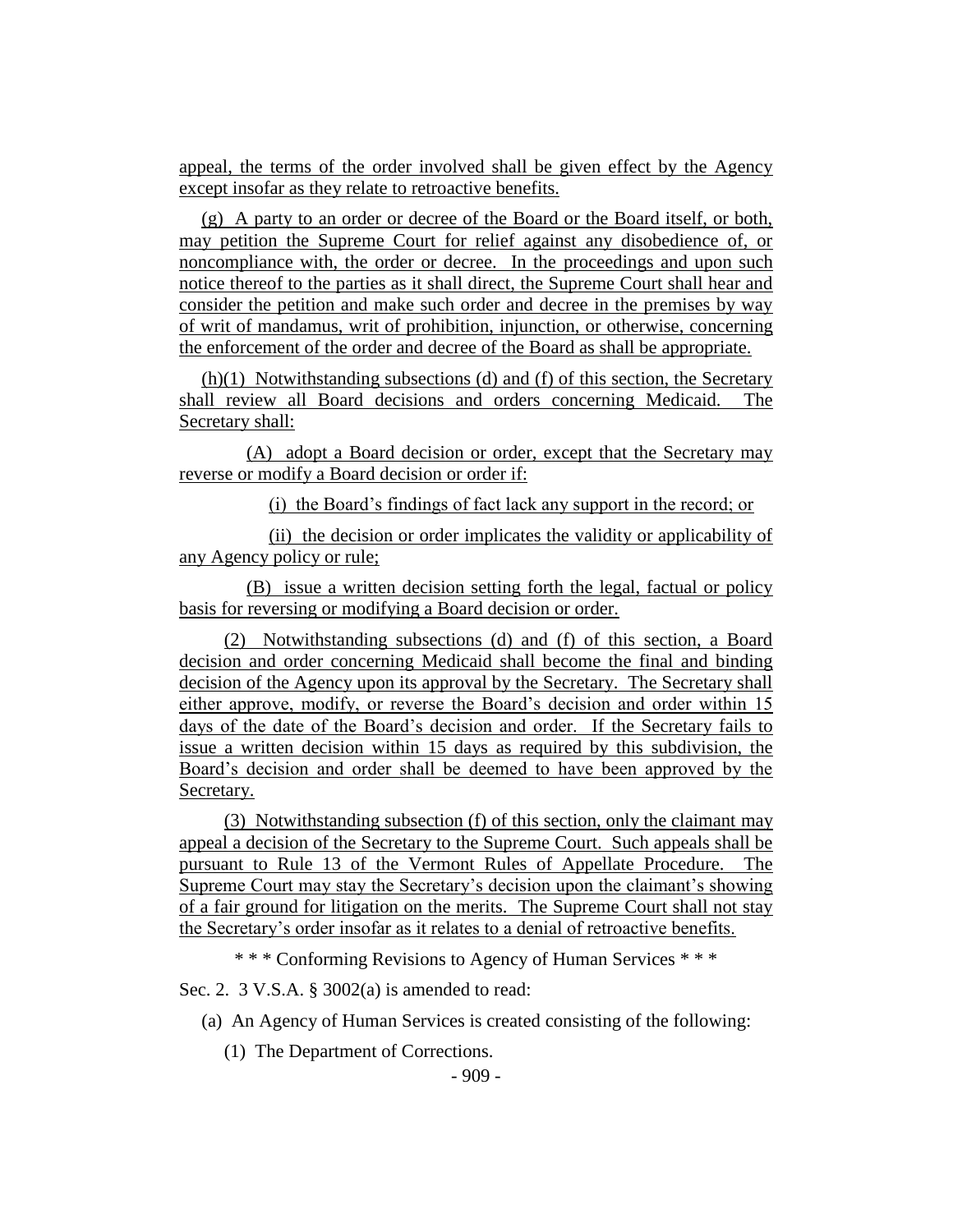- (2) The Department for Children and Families.
- (3) The Department of Health. [Repealed.]
- (4) The Department of <del>Disabilities, Aging, and</del> Independent Living.
- (5) The Human Services Board.
- (6) The Department of Vermont Health Access. [Repealed.]
- (7) The Department of Mental Health. [Repealed.]

Sec. 3. 3 V.S.A. § 3003(b) is amended to read:

(b) Notwithstanding subsection (a) of this section, the Board of Health shall retain and exercise all powers and functions given to the Board by law of quasi-judicial nature, including the power to conduct hearings, to adjudicate controversies, and to issue and enforce orders, in the manner and to the extent provided by law. Boards of registration attached to this Agency shall retain and exercise all existing authority with respect to licensing and maintenance of the standards of the persons registered.

Sec. 4. 3 V.S.A. § 3004 is amended to read:

#### § 3004. PERSONNEL DESIGNATION

The Secretary, Deputy Secretary, commissioners, deputy commissioners, attorneys, Directors of the Offices of State Economic Opportunity, of Alcohol and Drug Abuse Programs, and of Child Support, and all members of boards, committees, commissions, or councils attached to the Agency for support are exempt from the classified State service. Except as authorized by section 311 of this title or otherwise by law, all other positions shall be within the classified service.

Sec. 5. 3 V.S.A. § 3051 is amended to read:

#### § 3051. COMMISSIONERS; DEPUTY COMMISSIONERS; APPOINTMENT; TERM

(a) The Secretary, with the approval of the Governor, shall appoint a commissioner of each department, who shall be the chief executive and administrative officer and shall serve at the pleasure of the Secretary.

(b) For the Department of Health, the Secretary, with the approval of the Governor, shall appoint deputy commissioners for the following divisions of the Department:

(1) Public Health;

(2) Substance Abuse. [Repealed.]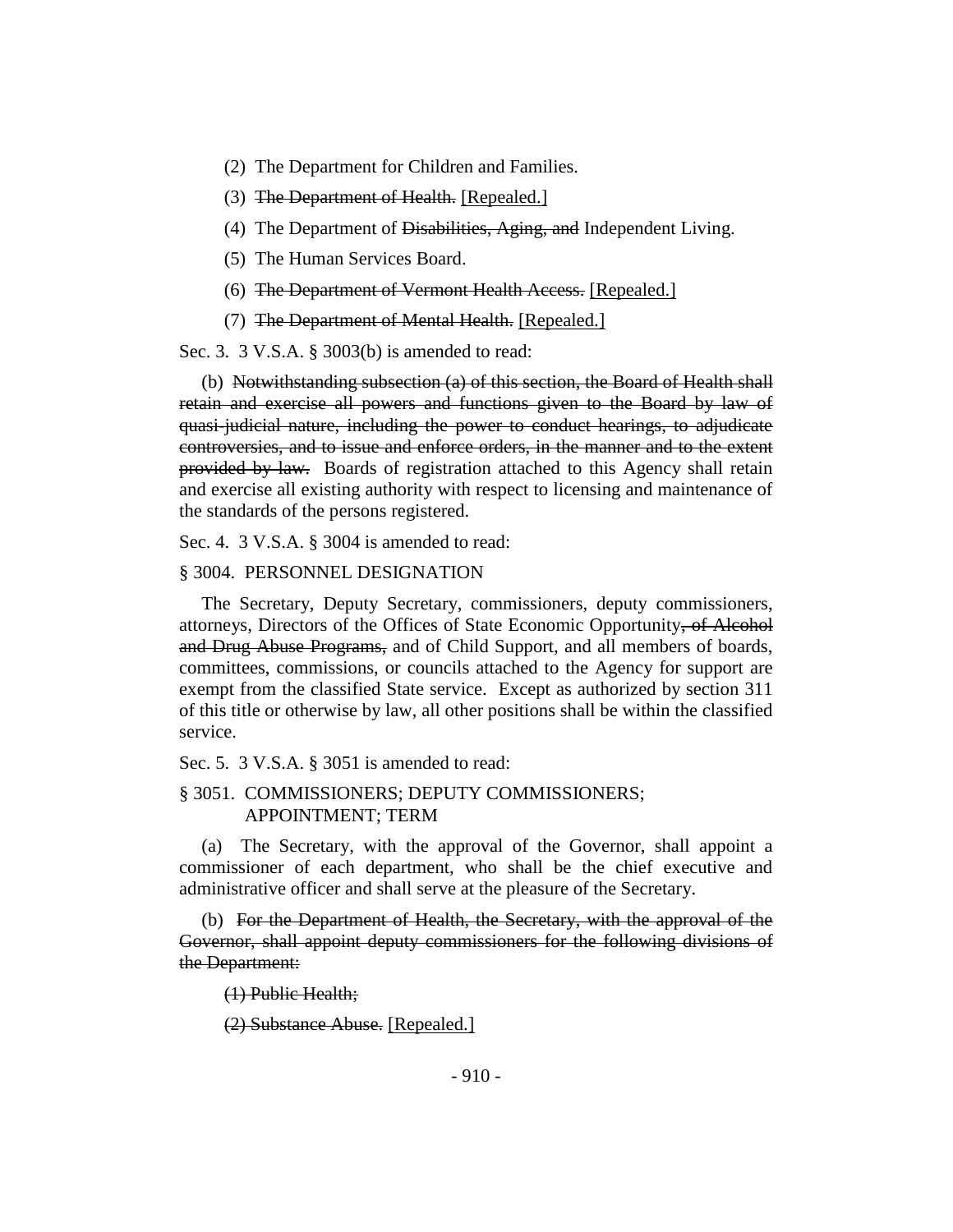(c) For the Department for Children and Families, the Secretary, with the approval of the Governor, shall appoint deputy commissioners for the following divisions of the Department:

(1) Economic Services;

(2) Child Development;

(3) Family Services.

(d) For the Department of Vermont Health Access, the Secretary, with the approval of the Governor, shall appoint deputy commissioners for the following divisions of the Department:

(1) Medicaid Health Services and Managed Care;

(2) Medicaid Policy, Fiscal, and Support Services;

(3) Health Care Reform;

(4) Vermont Health Benefit Exchange. [Repealed.]

(e) Deputy commissioners shall be exempt from the classified service. Their appointments shall be in writing and shall be filed in the Office of the Secretary of State.

Sec. 6. 3 V.S.A. § 3085a is amended to read:

#### § 3085a. DEPARTMENT OF DISABILITIES, AGING, AND INDEPENDENT LIVING

The Department of Disabilities, Aging, and Independent Living is created within the Agency of Human Services as the successor to and continuation of the Department of Aging and Disabilities, the Developmental Services Division of the Department of Developmental and Mental Health Services, and the personal care and hi-tech programs in the former Department of Prevention, Assistance, Transition, and Health Access to manage programs and to protect the interests of older Vermonters and Vermonters with disabilities. It shall serve as the State unit on aging, as provided by the Older Americans Act of 1965, as amended, and it shall serve as the administrative home within the Agency of Human Services for the designated State agencies for federal Vocational Rehabilitation and Independent Living Programs, as provided by the Rehabilitation Act of 1973, as amended.

Sec. 7. 3 V.S.A. § 3090(e) is amended to read:

(e) On or before January 15 of each year, the Board shall report to the House Committees on Appropriations, on Human Services, and on Health Care and the Senate Committees on Appropriations, on Health and Welfare, and on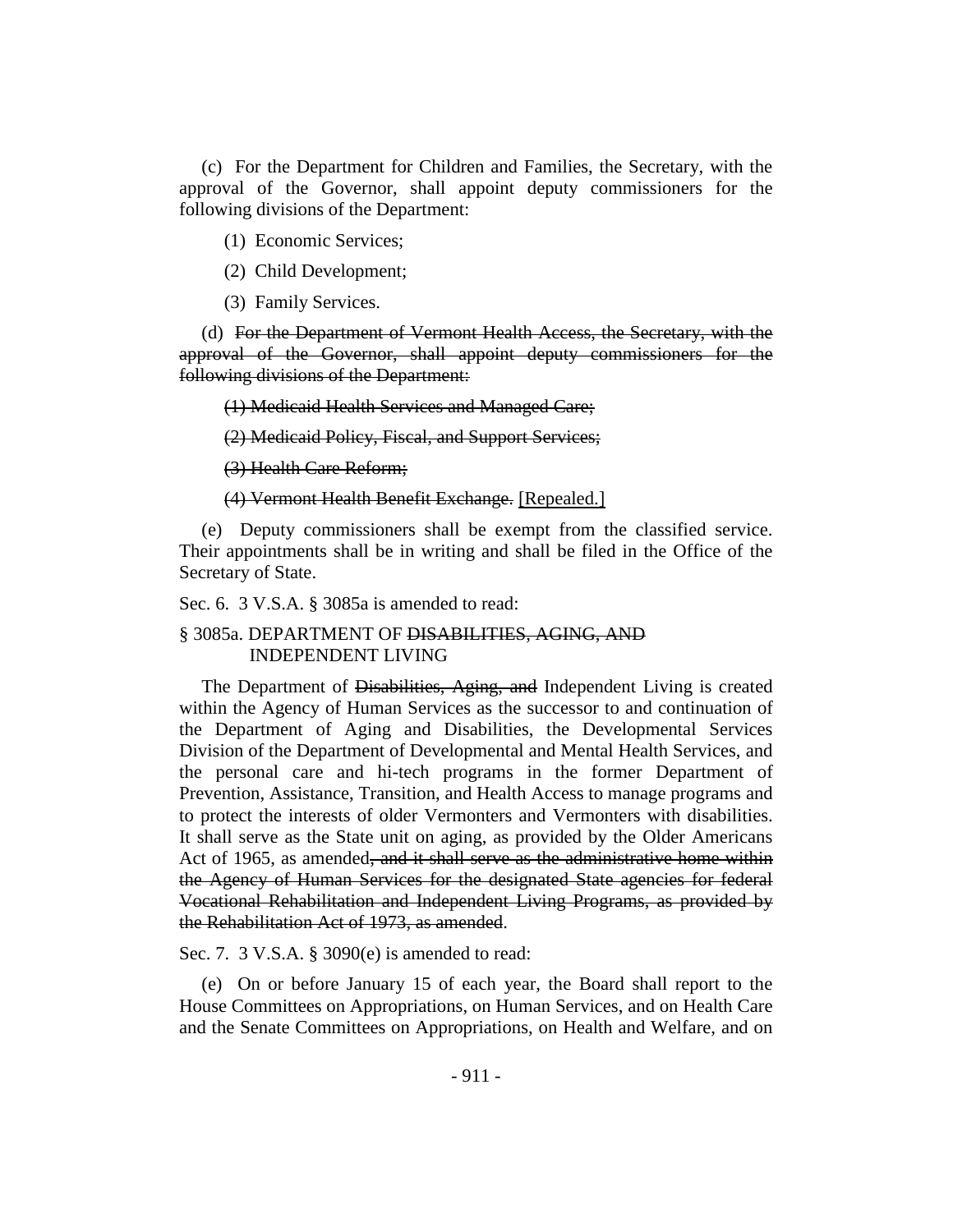Finance regarding the fair hearings conducted by the Board during the three preceding calendar years, including:

(1) the total number of fair hearings conducted over the three-year period and per year;

(2) the number of hearings per year involving appeals of decisions by the Agency itself and each department within the Agency, with the appeals and decisions relating to health insurance through the Vermont Health Benefit Exchange reported distinctly from other programs;

\* \* \*

Sec. 8. 3 V.S.A. § 3091 is amended to read:

#### § 3091. HEARINGS

(a) An applicant for or a recipient of assistance, benefits, or social services from the Department for Children and Families, of Vermont Health Access, or of Disabilities, Aging, and Independent Living, or of Mental Health, or an applicant for a license from one of those departments, or a licensee may file a request for a fair hearing with the Human Services Board. An opportunity for a fair hearing will be granted to any individual requesting a hearing because his or her claim for assistance, benefits, or services is denied, or is not acted upon with reasonable promptness; or because the individual is aggrieved by any other Agency action affecting his or her receipt of assistance, benefits, or services, or license or license application; or because the individual is aggrieved by Agency policy as it affects his or her situation.

\* \* \*

(e) The Board shall give written notice of its decision to the person applying for fair hearing and to the Agency. Unless a continuance is requested or consented to by an aggrieved person, decisions and orders concerning Temporary Assistance to Needy Families (TANF) under 33 V.S.A. chapter 11, and TANF-Emergency Assistance (TANF-EA) under Title IV of the Social Security Act and medical assistance (Medicaid) under 33 V.S.A. chapter 19 shall be issued by the Board within 75 days of the request for hearing.

\* \* \*

(h)(1) Notwithstanding subsections (d) and (f) of this section, the Secretary shall review all Board decisions and orders concerning TANF, TANF-EA, and Office of Child Support Cases, and Medicaid. The Secretary shall:

(A) adopt a Board decision or order, except that the Secretary may reverse or modify a Board decision or order if:

(i) the Board's findings of fact lack any support in the record; or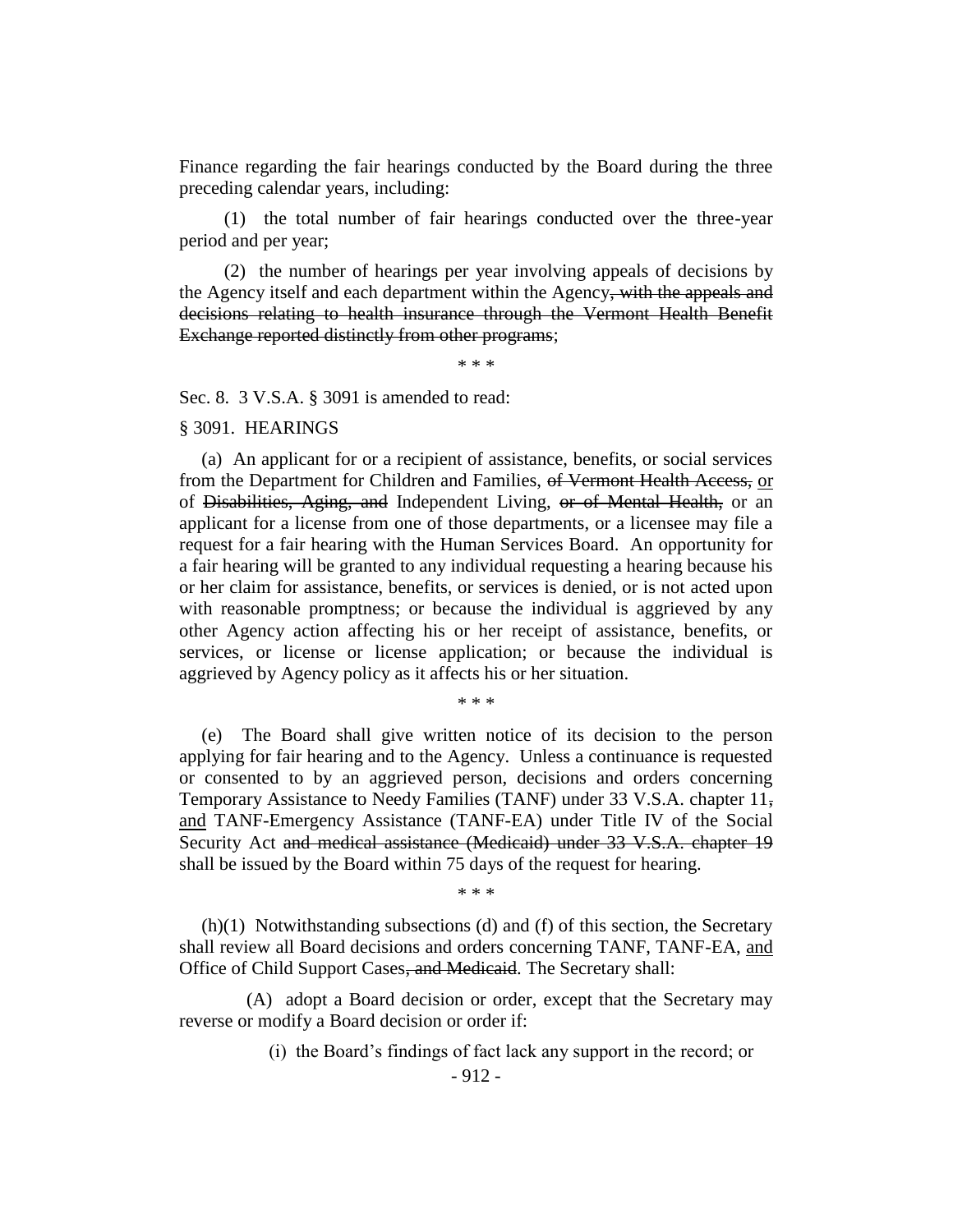(ii) the decision or order implicates the validity or applicability of any Agency policy or rule.

(B) issue a written decision setting forth the legal, factual, or policy basis for reversing or modifying a Board decision or order.

(2) Notwithstanding subsections (d) and (f) of this section, a Board decision and order concerning TANF, TANF-EA, or Office of Child Support, or Medicaid shall become the final and binding decision of the Agency upon its approval by the Secretary. The Secretary shall either approve, modify, or reverse the Board's decision and order within 15 days of the date of the Board's decision and order. If the Secretary fails to issue a written decision within 15 days as required by this subdivision, the Board's decision and order shall be deemed to have been approved by the Secretary.

\* \* \*

\* \* \* Transitional Provisions \* \* \*

Sec. 9. TRANSFER OF POSITIONS; ADMINISTRATION

(a) Prior to March 1, 2017, the Secretary of Administration shall create the position of the Secretary of Health Care Administration.

(b) Effective March 1, 2017, the Secretary of Administration shall place under the supervision of the Secretary of Health Care Administration:

(1) all employees, professional and support staff, consultants, and positions contained in the departments, divisions, and offices described in Sec. 12 of this act to which the Agency is the successor in interest;

(2) all balances of all appropriation amounts for personal services and operating expenses for the departments, divisions, units, and offices described in Sec. 12 of this act; and

(3) up to 20 positions from the Agency of Human Services to staff the office of the Secretary of Health Care Administration, including the associated appropriation amounts for these personnel and the operating expenses related to these functions.

(c) The Agency of Human Services shall provide fiscal and administrative support for the Agency of Health Care Administration until October 1, 2017.

(d) No later than January 1, 2019, the Secretary of Administration shall complete the transfer to the Agency of Health Care Administration of:

(1) all employees, professional and support staff, consultants, and positions contained in the departments, divisions, and offices described in Sec. 12 of this act to which the Agency is the successor in interest; and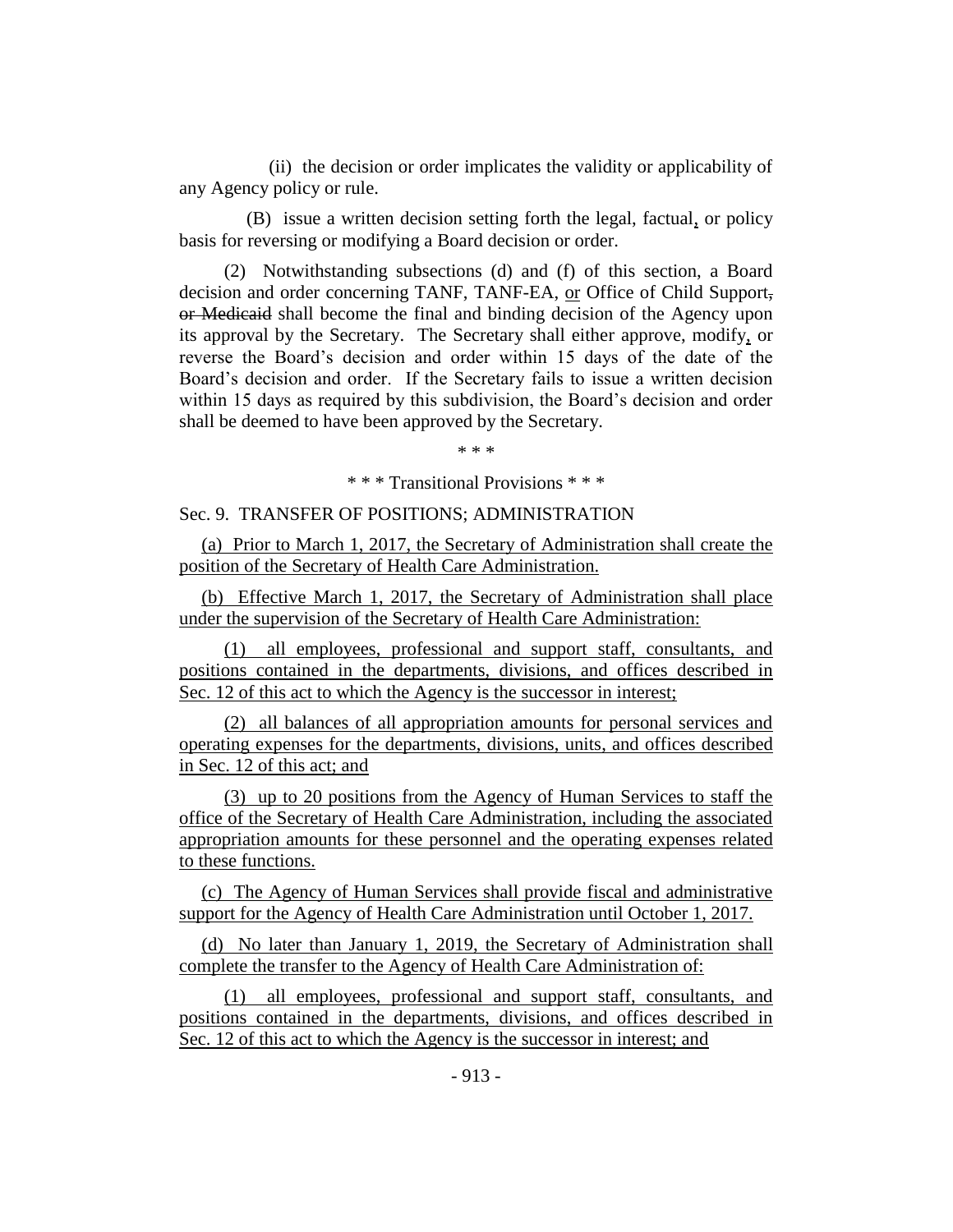(2) all balances of all appropriation amounts for personal services and operating expenses for the departments, divisions, units, and offices described in Sec. 12 of this act.

(e) No later than January 1, 2019, the Secretary of Administration shall complete the reorganization of the Agency of Human Services into an Agency of Health Care Administration as described in this Act and an Agency of Human Services consisting of the remaining departments, divisions, and offices.

## Sec. 10. PROCESS; REORGANIZATION OF DEPARTMENT OF DISABILITIES, AGING, AND INDEPENDENT LIVING

(a) No later than December 1, 2017, the Secretary of Administration or designee shall submit to the House Committees on Appropriations, on Human Services, and on Government Operations and the Senate Committees on Appropriations, on Health and Welfare, and on Government Operations a proposal for dividing the Department of Disabilities, Aging, and Independent Living into a Department of Long-Term Care in the Agency of Health Care Administration and a Department of Independent Living in the Agency of Human Services. The proposal shall include proposed legislative changes necessary to effect the division recommended by the Secretary.

(b)(1) The Department of Long-Term Care shall have the authority to administer the Choices for Care portion of Vermont's Medicaid Section 1115 waiver, regulate nursing homes, regulate organizations providing home- and community-based services, and certify long-term care facilities on behalf of the Centers for Medicare and Medicaid Services.

(2) The Department for Independent Living shall provide services to Vermonters who are elders and to individuals with disabilities to enable them to remain in their homes, including vocational rehabilitation services.

### Sec. 11. PROCESS; REORGANIZATION OF DEPARTMENTS, UNITS, AND DIVISIONS

(a) No later than December 1, 2017, the Secretary of Health Care Administration shall propose to the House Committees on Appropriations, on Human Services, and on Government Operations and the Senate Committees on Appropriations, on Health and Welfare, and on Government Operations any additional modifications to the departments, units, and divisions transferred from the Agency of Human Services to the Agency of Health Care Administration needed to reflect the following new departments:

(1) the Department of Health Access;

(2) the Department of Mental Health and Substance Abuse; and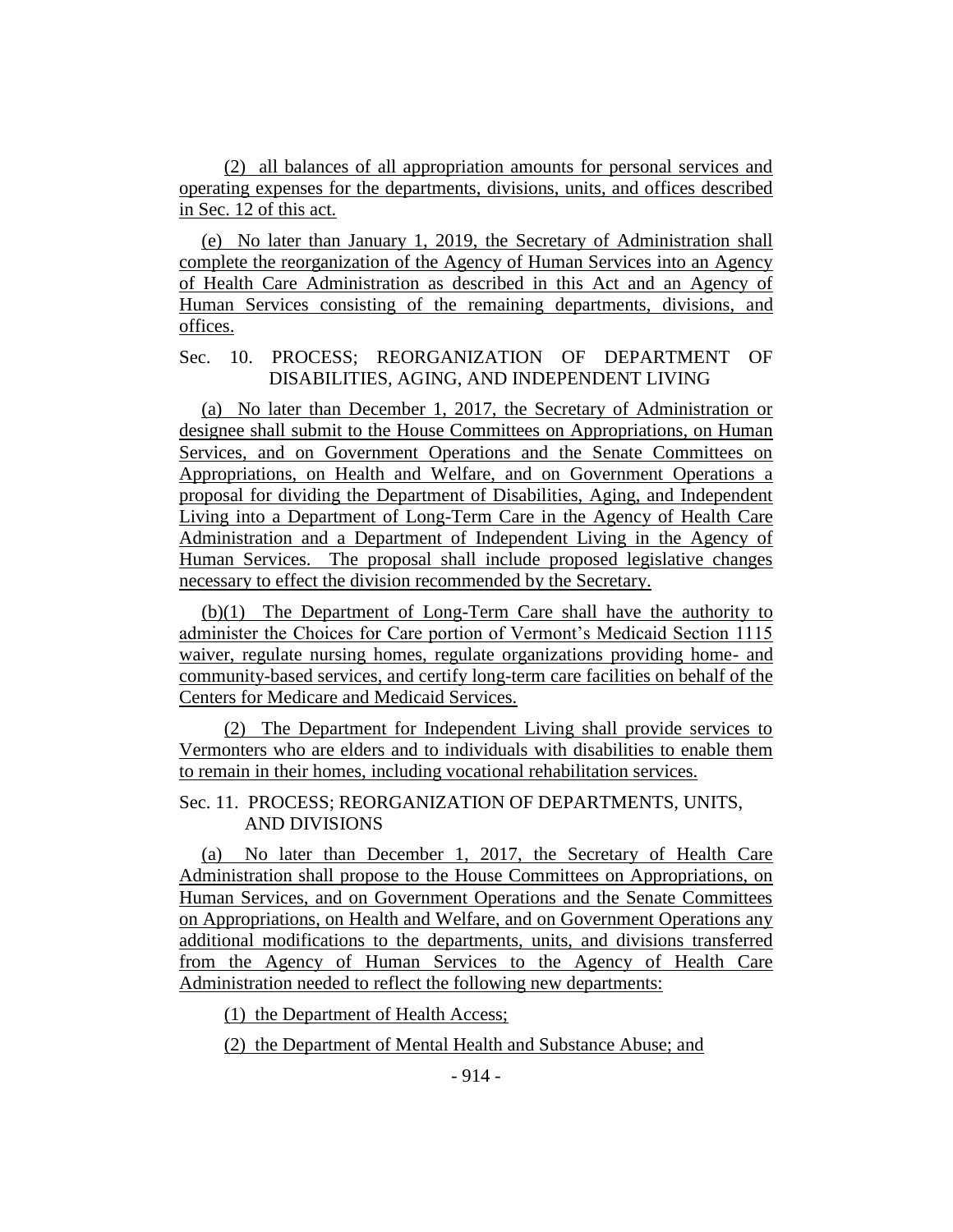(3) the Department of Public Health;

(b) The proposal may include moving divisions of the transferred departments as necessary to ensure the efficient and rational administration and regulation of Vermont's health care system.

(c) The proposal shall include proposed legislative changes necessary to effect the modifications recommended by the Secretary.

Sec. 12. TRANSITIONAL PROVISIONS

(a) The Agency of Health Care Administration is the successor to and continuation of:

(1) the Department of Vermont Health Access under 3 V.S.A. § 3088;

(2) the Department of Mental Health under 3 V.S.A. § 3089;

(3) the long-term care and home- and community-based service components of the Department of Disabilities, Aging, and Independent Living under 3 V.S.A. § 3085a; and

(4) the Department of Health under 3 V.S.A. § 3082.

(b) The Agency shall continue the duties of the departments as described in subsection (a) of this section, including the duties contained in 33 V.S.A. chapter 19 (medical assistance).

\* \* \* Conforming Statutory Amendments \* \* \*

Sec. 13. OFFICE OF LEGISLATIVE COUNCIL

On or before December 1, 2016, the Office of Legislative Council shall provide to the House Committees on Government Operations, on Health Care, and on Human Services and the Senate Committees on Finance, on Government Operations, and on Health and Welfare proposed statutory amendments as needed to correct references in the Vermont Statutes Annotated to the agencies and departments created or amended by this act.

\* \* \* Repeals \* \* \*

Sec. 14. REPEALS

3 V.S.A. §§ 3082 (Department of Health), 3088 (Department of Vermont Health Access), and 3089 (Department of Mental Health) are repealed on passage.

\* \* \* Effective Dates \* \* \*

Sec. 15. EFFECTIVE DATES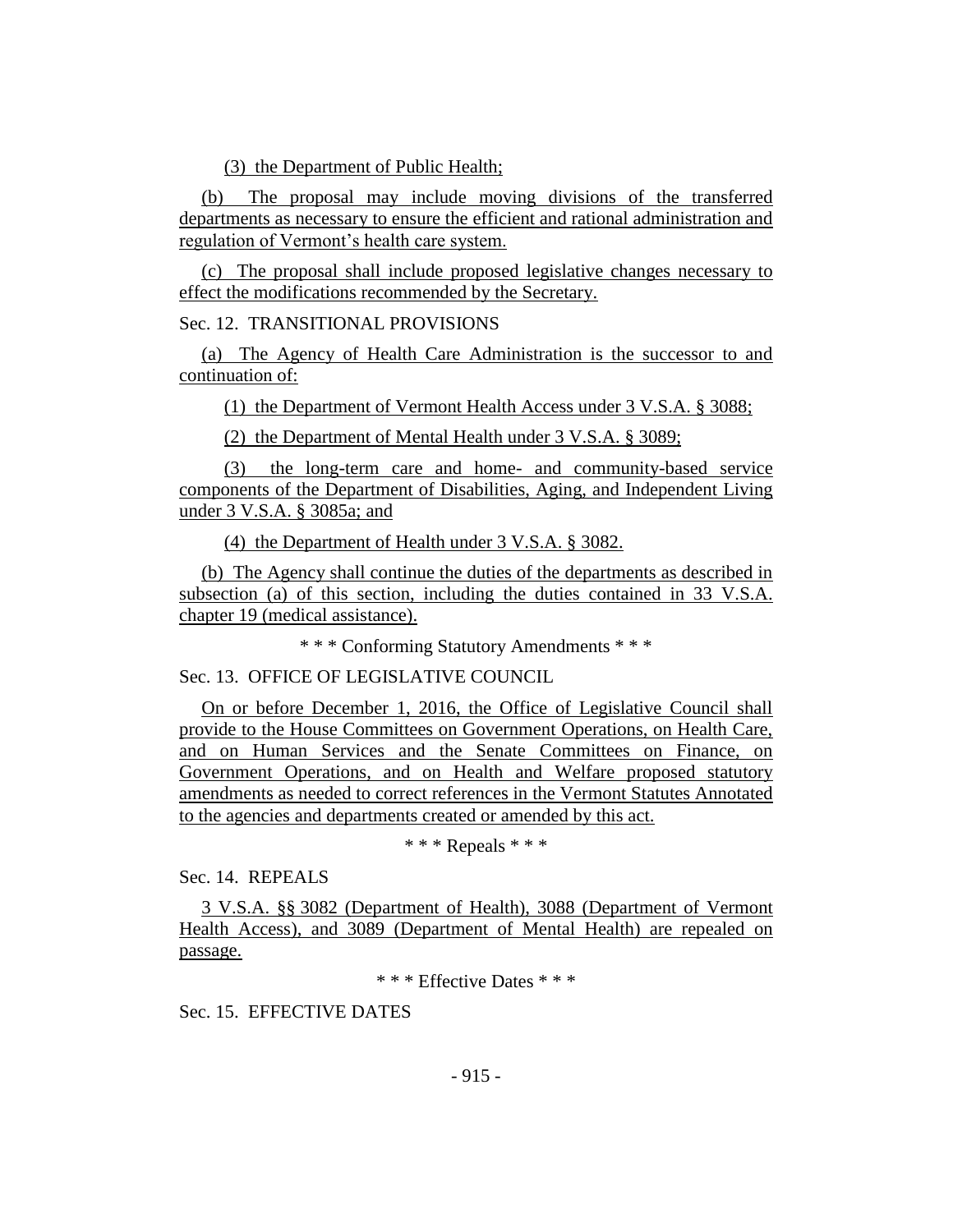(a) Secs. 1 (Agency of Health Care Administration) and 2–8 (Agency of Human Services; revisions) shall take effect on October 1, 2017.

(b) The remaining sections shall take effect on passage.

(Committee vote: 5-0-0)

### **Reported favorably with recommendation of amendment by Senator Kitchel for the Committee on Appropriations.**

The Committee recommends that the bill be amended as recommended by the Committee on Government Operations with the following amendments thereto:

First: In Sec. 1, in 3 V.S.A. § 2973, in the catchline, by striking out the words "LONG TERM" and inserting in lieu thereof LONG-TERM, in the first sentence, by striking out the words "Public Health" and inserting in lieu thereof Long-Term Care, and by striking out the second sentence in its entirety

Second: By striking out Sec. 6, 3 V.S.A. § 3085a, in its entirety and inserting in lieu thereof the following:

#### § 3085a. DEPARTMENT OF DISABILITIES, AGING, AND INDEPENDENT LIVING

The Department of Disabilities, Aging, and Independent Living is created within the Agency of Human Services as the successor to and continuation of the Department of Aging and Disabilities, the Developmental Services Division of the Department of Developmental and Mental Health Services, and the personal care and hi-tech programs in the former Department of Prevention, Assistance, Transition, and Health Access to manage programs and to protect the interests of older Vermonters and Vermonters with disabilities. It shall serve as the State unit on aging, as provided by the Older Americans Act of 1965, as amended, and it shall serve as the administrative home within the Agency of Human Services for the designated State agencies for federal Vocational Rehabilitation and Independent Living Programs, as provided by the Rehabilitation Act of 1973, as amended.

Third: In Sec. 9, transfer of positions; administration, in subsections (a) and (b), by striking out "March 1, 2017" in both instances and inserting in lieu thereof October 1, 2017

Fourth: In Sec. 9, transfer of positions; administration, in subsection (c), by striking out "October 1, 2017" and inserting in lieu thereof March 1, 2018

Fifth: In Sec. 9, transfer of positions; administration, in subsection (e), by adding a second and third sentence to read as follows: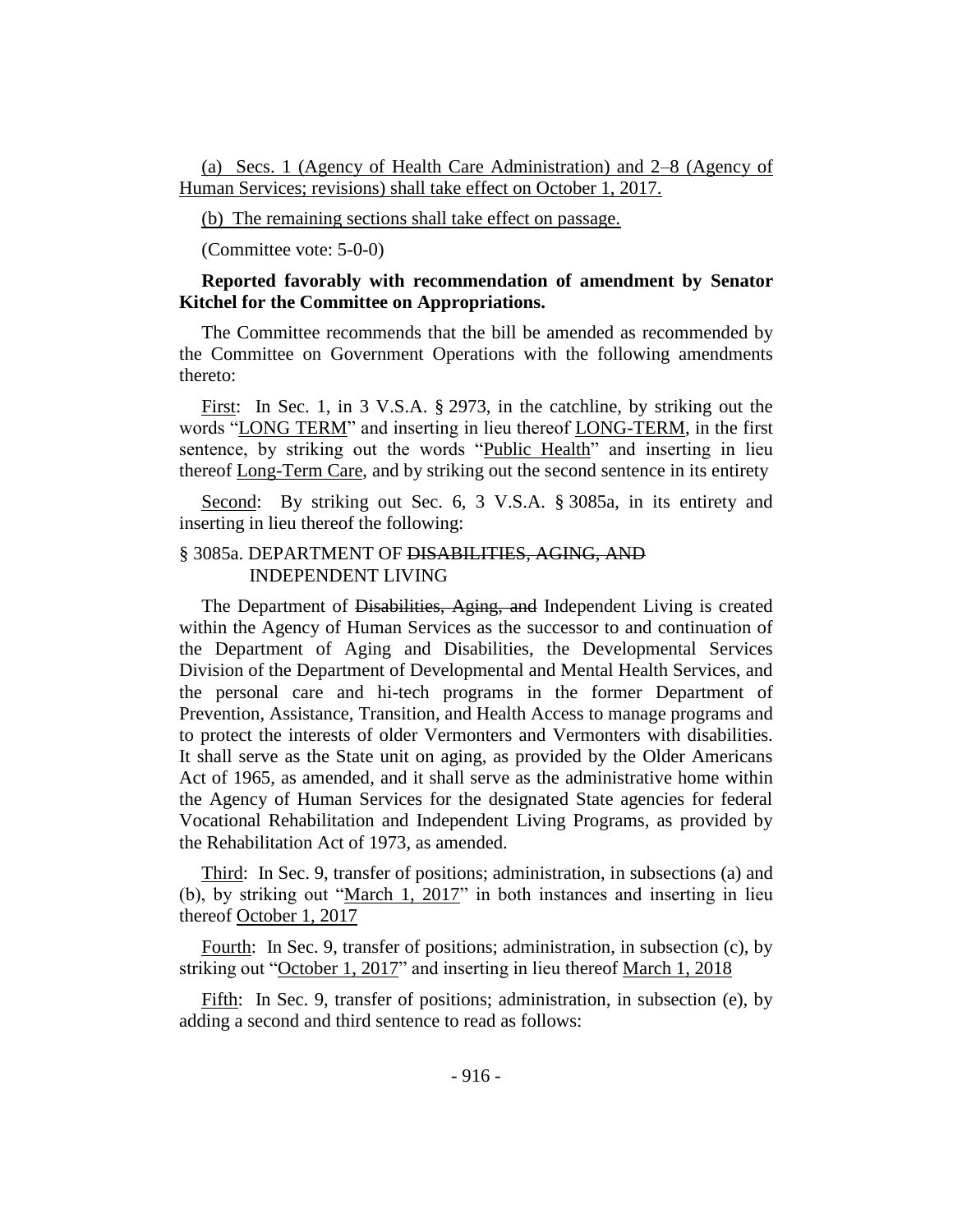The financial, legal, and departmental functions of the departments described in Sec. 12 of this act, to which the departments in the Agency of Health Care Administration are the successors in interest, shall be consolidated in the Office of the Secretary of Health Care Administration and shall use existing departmental resources as needed. Any new exempt positions needed as a result of this act shall be transferred and converted from existing vacant exempt positions in the Executive Branch.

Sixth: By adding a new section to be Sec. 15 to read as follows:

#### Sec. 15. TRANSITION FUNDING

It is the intent of the General Assembly to provide in the appropriations act funding to the Agency of Administration in fiscal year 2017 to be transferred to the Agency of Human Services for transition costs associated with the reorganization of the Agency of Human Services into an Agency of Health Care Administration and an Agency of Human Services as described in this act. Costs may include contracts for finance, accounting, federal funding, and organizational and operational restructuring consultations.

And by renumbering the existing Sec. 15, effective dates, to be Sec. 16

(Committee vote: 5-1-1)

## **NOTICE CALENDAR**

#### **Senate Resolution for Notice**

#### **S.R. 11.**

Senate resolution relating to amending the permanent rules of the Senate.

**PENDING QUESTION:** Shall the Senate adopt the resolution?

## **Text of resolution:**

That the permanent rules of the Senate are amended as follows:

First: Senate Rule 102 is added to read:

102. Ethics: (Reserved)

Second: Senate Rule 103 is added to read:

103. Disclosure: (Reserved)

Third: Senate Rule 104 is added to read:

104. State House Interns/Employees/Assistants:

All State House interns, aides, employees and/or assistants of a Senator, whether paid or unpaid, shall complete and file with the Sergeant at Arms a form prepared by the Secretary disclosing their name, contact information and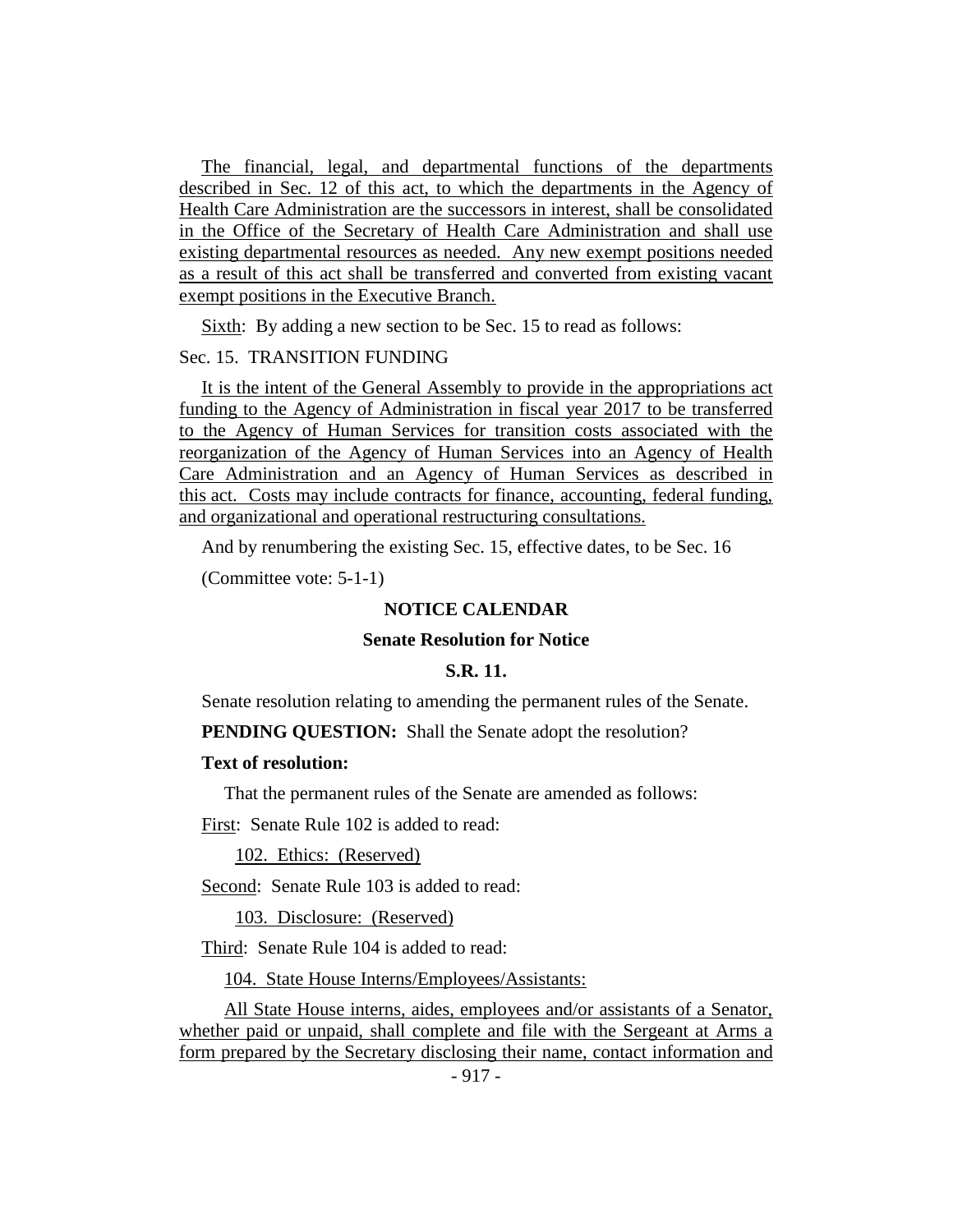other pertinent information. Each Senator shall insure compliance of their State House interns, aides, employees and/or assistants with this rule.

#### **ORDERED TO LIE**

#### **S. 245.**

An act relating to disclosure of health care provider affiliations.

#### **PENDING ACTION:** Third Reading

## **Amendment to S. 245 to be offered by Senators Ashe and Sirotkin before Third Reading**

Senators Ashe and Sirotkin move that the bill be amended by striking out Sec. 2, effective date, in its entirety and inserting in lieu thereof the following:

Sec. 2. 33 V.S.A. § 1905a is added to read:

## § 1905a. MEDICAID REIMBURSEMENTS TO CERTAIN OUTPATIENT **PROVIDERS**

(a) The Department of Vermont Health Access shall not increase a provider's reimbursement rates for outpatient medical services provided at an off-campus outpatient department of a hospital as a result of the provider's transfer to or acquisition by the hospital.

(b) As used in this section, "off-campus" means a facility located more than 250 yards from the main hospital campus.

## Sec. 3. PROVIDER REIMBURSEMENT; REPORT

The Green Mountain Care Board shall consider the advisability and feasibility of expanding to commercial health insurers the prohibition on increased reimbursement rates for health care providers newly transferred to or acquired by a hospital as described in Sec. 2 of this act. On or before December 1, 2016, the Green Mountain Care Board shall report its findings and recommendations to the House Committee on Health Care and the Senate Committees on Health and Welfare and on Finance, including its recommendations for the process and timing of implementation of the reimbursement restrictions.

## Sec. 4. REDUCING PAYMENT DIFFERENTIALS; GUIDANCE AND IMPLEMENTATION; REPORT

(a) On or before July 15, 2016, the Green Mountain Care Board shall provide to the Health Reform Oversight Committee, the House Committee on Health Care, and the Senate Committees on Health and Welfare and on Finance a copy of each implementation plan for providing fair and equitable reimbursement amounts for professional services provided by academic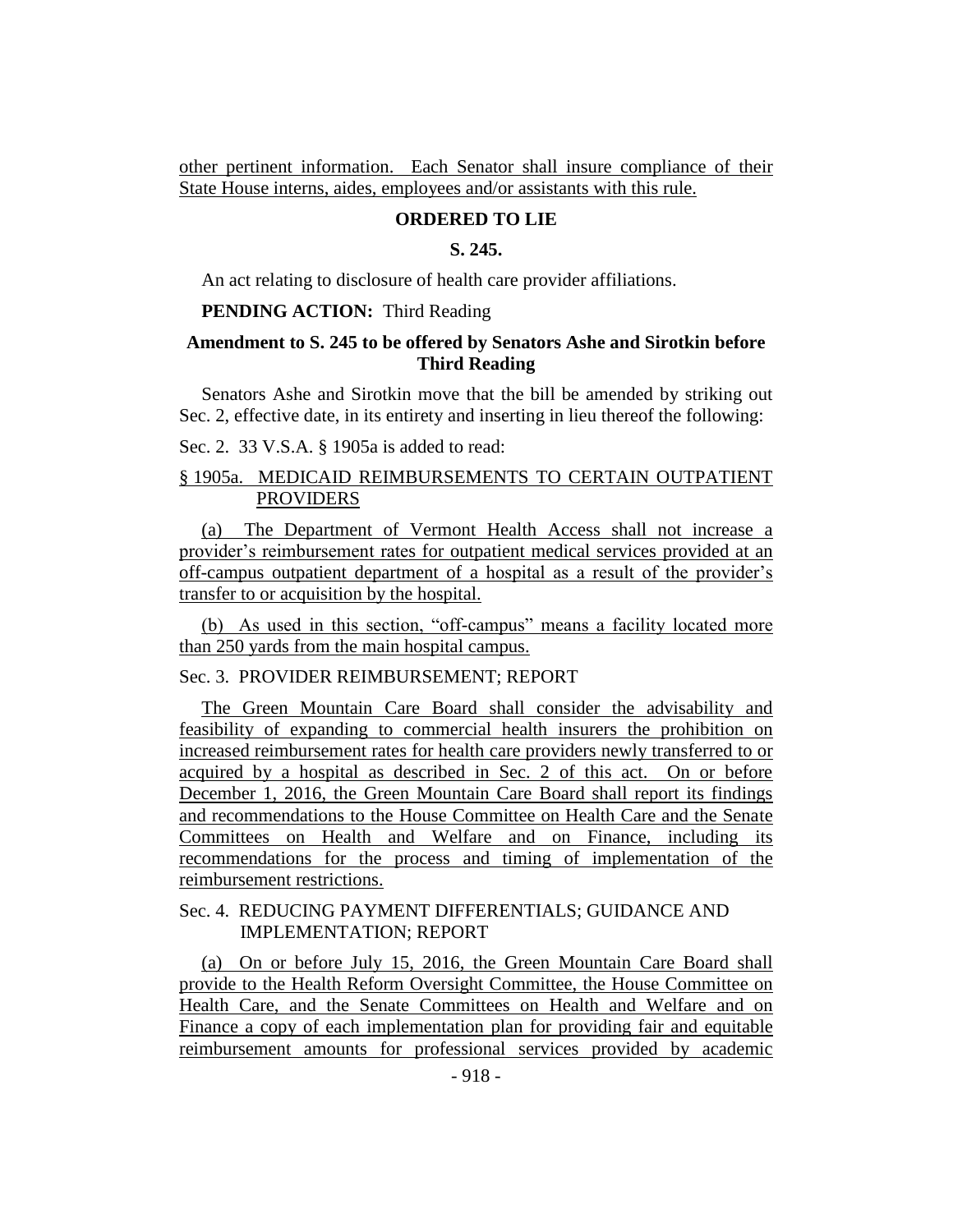medical centers and by professionals not affiliated with a hospital, as required to be developed by health insurers pursuant to 2015 Acts and Resolves No. 54, Sec. 23(b), as amended by this act.

(b) No later than 30 days following the Board's review of each implementation plan pursuant to 2015 Acts and Resolves No. 54, Sec. 23(b) but in no event later than December 1, 2016, the Board shall report to the Health Reform Oversight Committee, the House Committee on Health Care, and the Senate Committees on Health and Welfare and on Finance on its progress toward achieving fair and equitable reimbursement amounts for professional services provided by academic medical centers and by professionals not affiliated with a hospital, without increasing health insurance premiums or public funding of health care, as required by 2015 Acts and Resolves No. 54, Sec. 23(b), as amended by this act.

Sec. 5. 2015 Acts and Resolves No. 54, Sec. 23(b) is amended to read:

(b) The Board shall require any health insurer, as defined in 18 V.S.A. § 9402, with more than 5,000 covered lives for major medical insurance to develop and submit to the Board, on or before July 1, 2016, an implementation plan for providing fair and equitable reimbursement amounts for professional services provided by academic medical centers and other by professionals not affiliated with a hospital. Each plan shall increase reimbursements to professionals not affiliated with a hospital upon the plan's approval by the Board and shall ensure that the proposed changes to reimbursement create no increase in health insurance premiums or public funding of health care. The Board may direct a health insurer to submit modifications to its plan and shall approve, modify, or reject the plan. Upon approval of a plan pursuant to this section, the Board shall require any Vermont academic medical center to accept the reimbursements included in the plan, through the hospital budget process and other appropriate enforcement mechanisms.

Sec. 6. EFFECTIVE DATES

(a) Sec. 1 (notice to patients of new affiliation) shall take effect on July 1, 2016.

(b) Sec. 2 (33 V.S.A. § 1905a) shall take effect on July 1, 2016 and shall apply to all providers transferred to or acquired by a hospital on or after the date of passage of this act.

(c) Secs. 3 and 4 (Green Mountain Care Board reports), 5 (reducing payment differentials), and this section shall take effect on passage.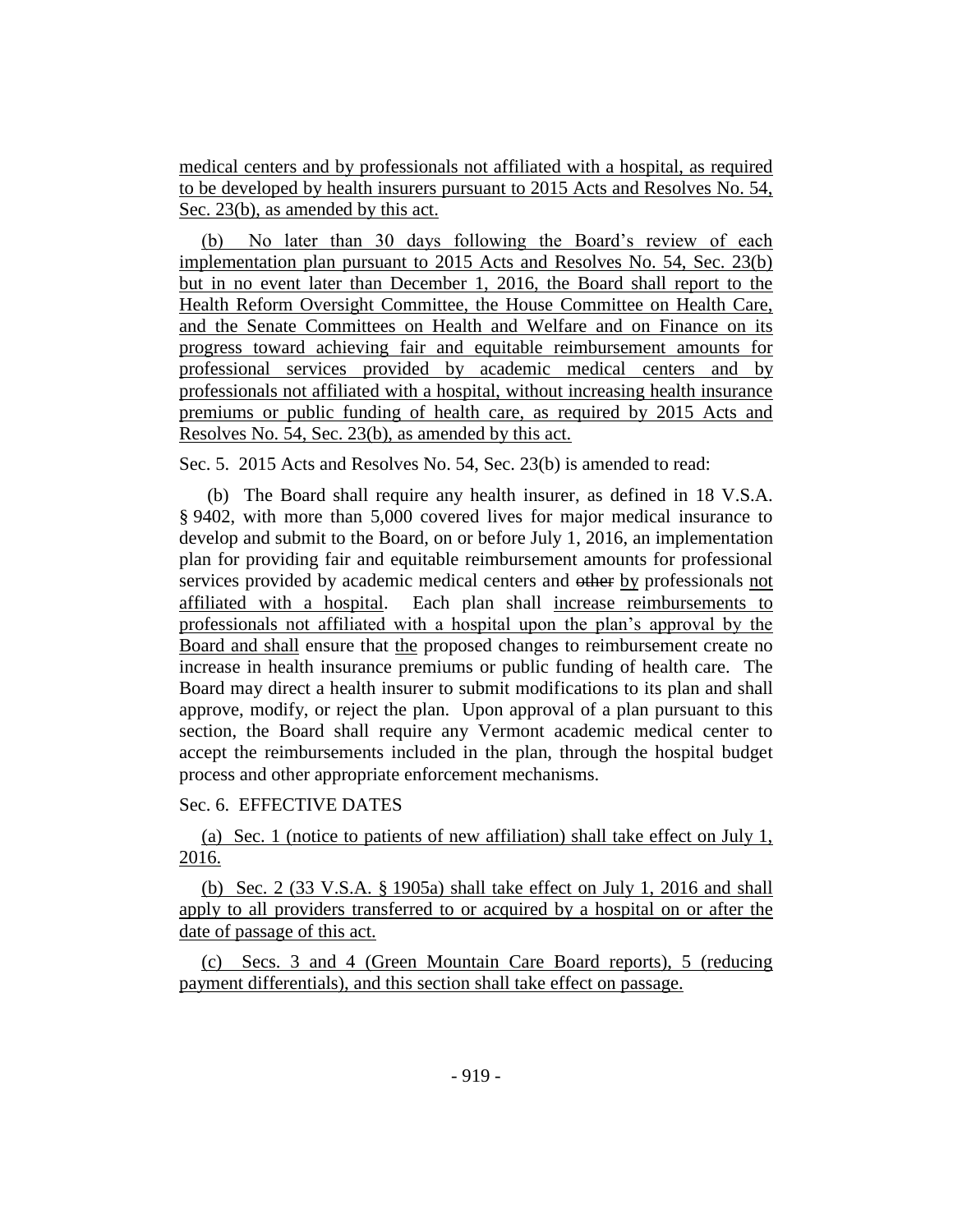#### **CONFIRMATIONS**

The following appointments will be considered by the Senate, as a group, under suspension of the Rules, as moved by the President *pro tempore,* for confirmation together and without debate, by consent thereby given by the Senate. However, upon request of any senator, any appointment may be singled out and acted upon separately by the Senate, with consideration given to the report of the Committee to which the appointment was referred, and with full debate; and further, all appointments for the positions of Secretaries of Agencies, Commissioners of Departments, Judges, Magistrates, and members of the Public Service Board shall be fully and separately acted upon.

Kirstin Schoonover of Huntington – Superior Court Judge – By Sen. Benning for the Committee on Judiciary. (2/25/16)

Brian Valentine of Huntington – Magistrate Division Judge – By Sen. Nitka for the Committee on Judiciary. (3/9/16)

Mary Morrissey of Jericho – Superior Court Judge – By Sen. Ashe for the Committee on Judiciary. (3/9/16)

Christopher Cole of Richmond – Secretary of the Agency of Transportation – By Sen. Mazza for the Committee on Transportation. (3/16/16)

Michael R. Kainen of White River Junction – Superior Court Judge – By Sen. Sears for the Committee on Judiciary. (3/23/16)

Kevin Bourdon of Waltham – Member, Electricians Licensing Board – By Sen. Balint for the Committee on Econ. Dev., Housing and General Affairs. (3/11/16)

Hannah Sessions of Salisbury – Member, Vermont Housing and Conservation Board – By Sen. Balint for the Committee on Econ. Dev., Housing and General Affairs. (3/11/16)

Robert Williams of Poultney – Member, Electricians Licensing Board – By Sen. Mullin for the Committee on Econ. Dev., Housing and General Affairs. (3/15/16)

Thomas Lauzon of Barre – Member, Liquor Control Board – By Sen. Cummings for the Committee on Econ. Dev., Housing and General Affairs. (3/15/16)